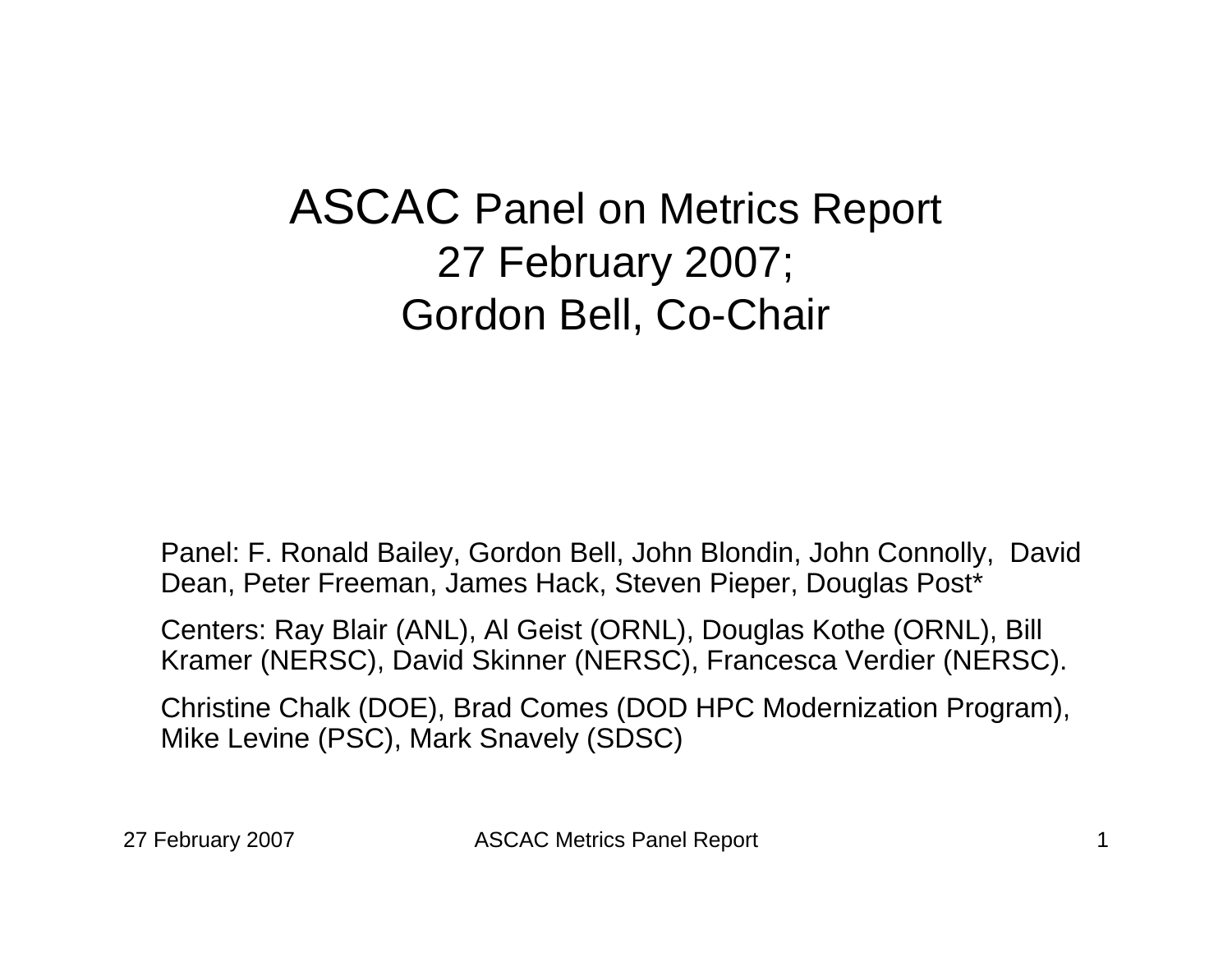# The Orbach charge\*

"The sub-panel should weigh and review the

1.approach to performance measurement and assessment at these facilities,

2.appropriateness and comprehensiveness of the measures, and

*3.computational science component* of the science accomplishments and

4.their effects on the Office of Science's science programs.

Additionally, the sub-panel should consider the

5. evolution of the roles of these facilities and

6. computational needs over the next three - five years, so that SC programs can maintain their national and international scientific leadership.

In addition … comments on observed strengths or deficiencies in the management of … ASCR's portfolio and suggestions for improvement…."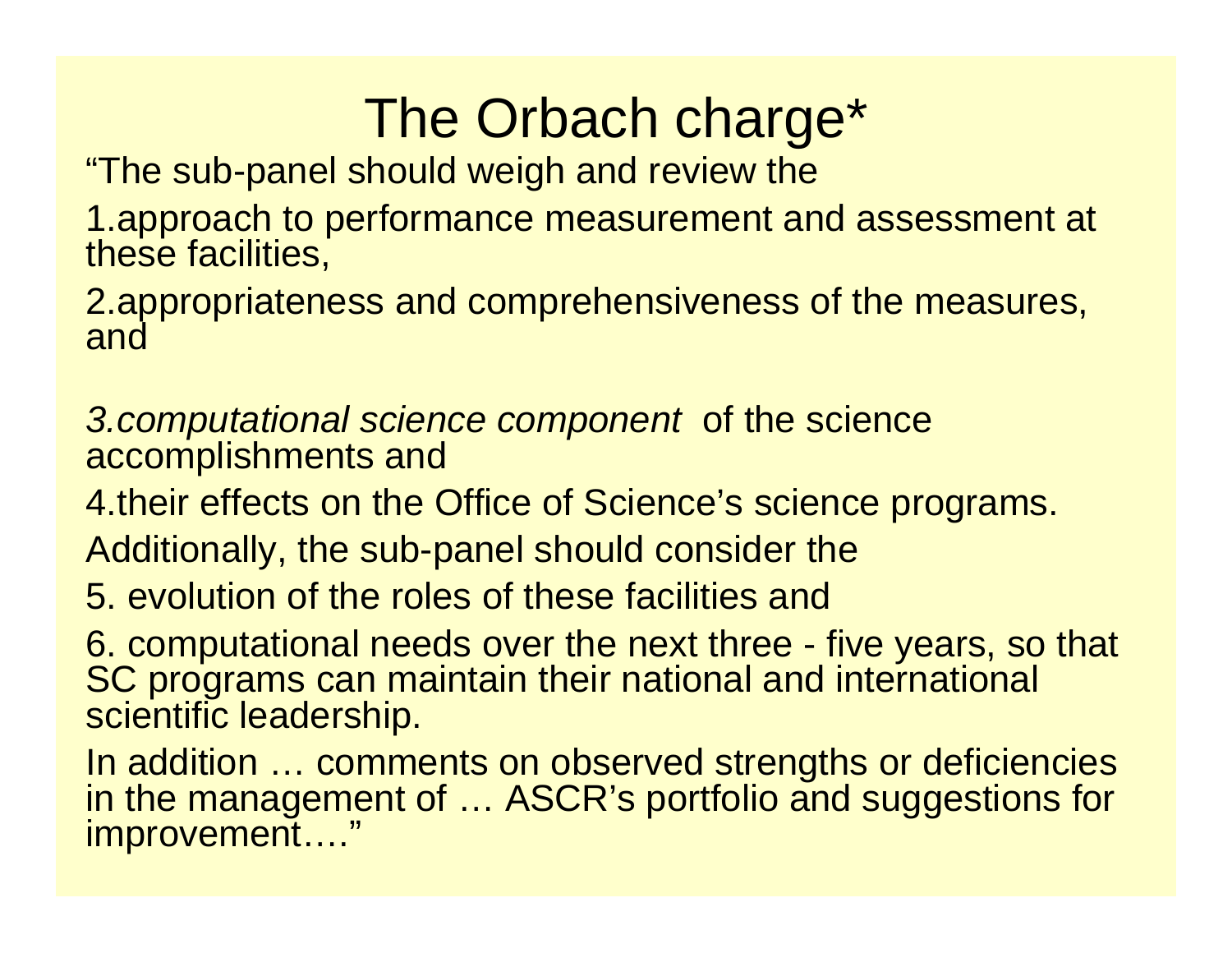### ASCR – Centers Support of Science Offices



\*BER, BES, FES, HEP, NP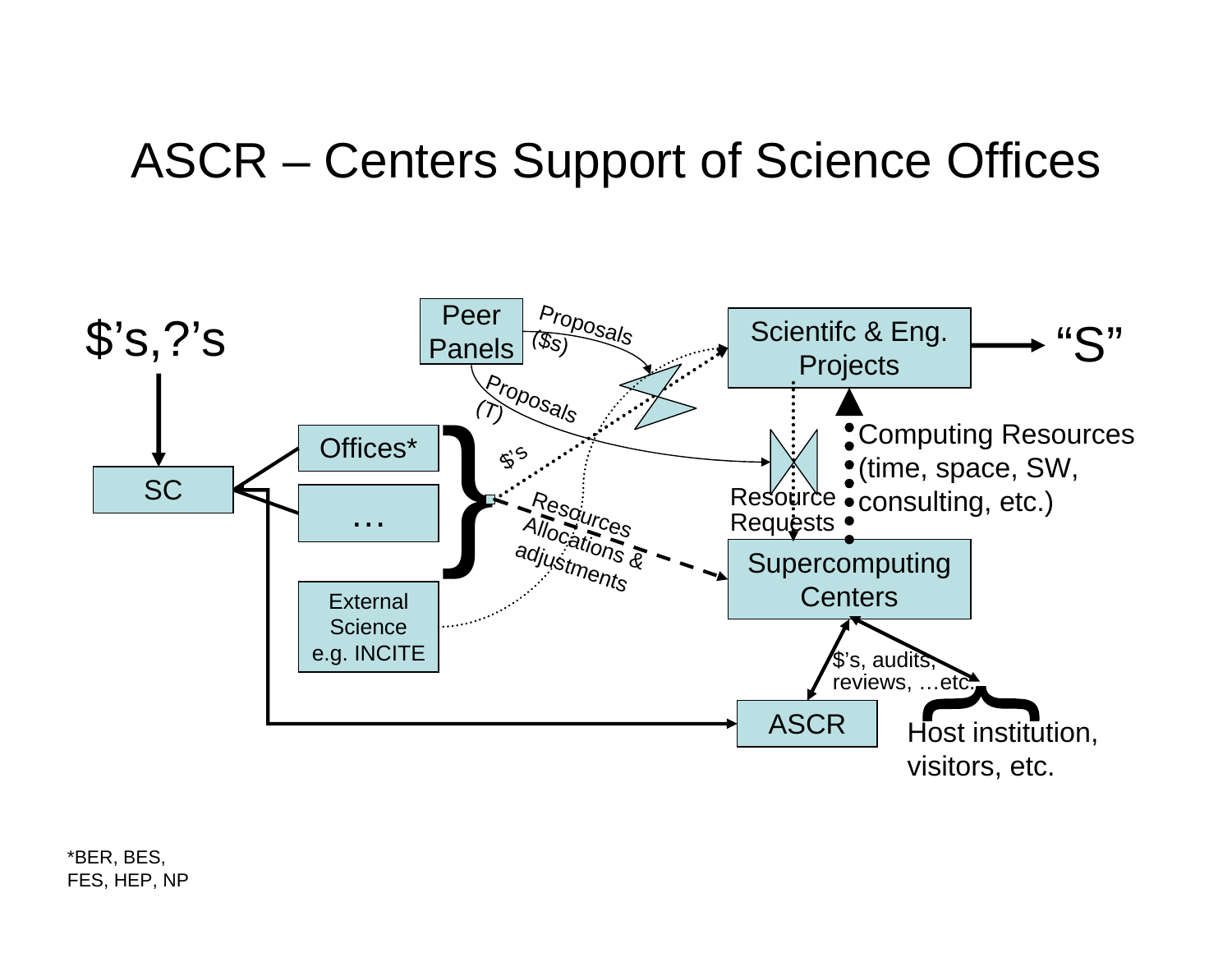## Element 1. Centers "control" metrics for performance measurement and assessment

The Panel recommends the following "control" metrics e.g. those used by PART for the centers performance:

- 1. User Satisfaction (overall) of provided services obtained via user surveys. *NERSC survey is recommended*
- 2. Scheduled Availability. Overall Availability is "observed".
- 3. Response time to solve user problems as measured by the centers' trouble reporting systems.
- 4. Support for high capability work at LCF as per agreements; *observed and reported* distributions of jobs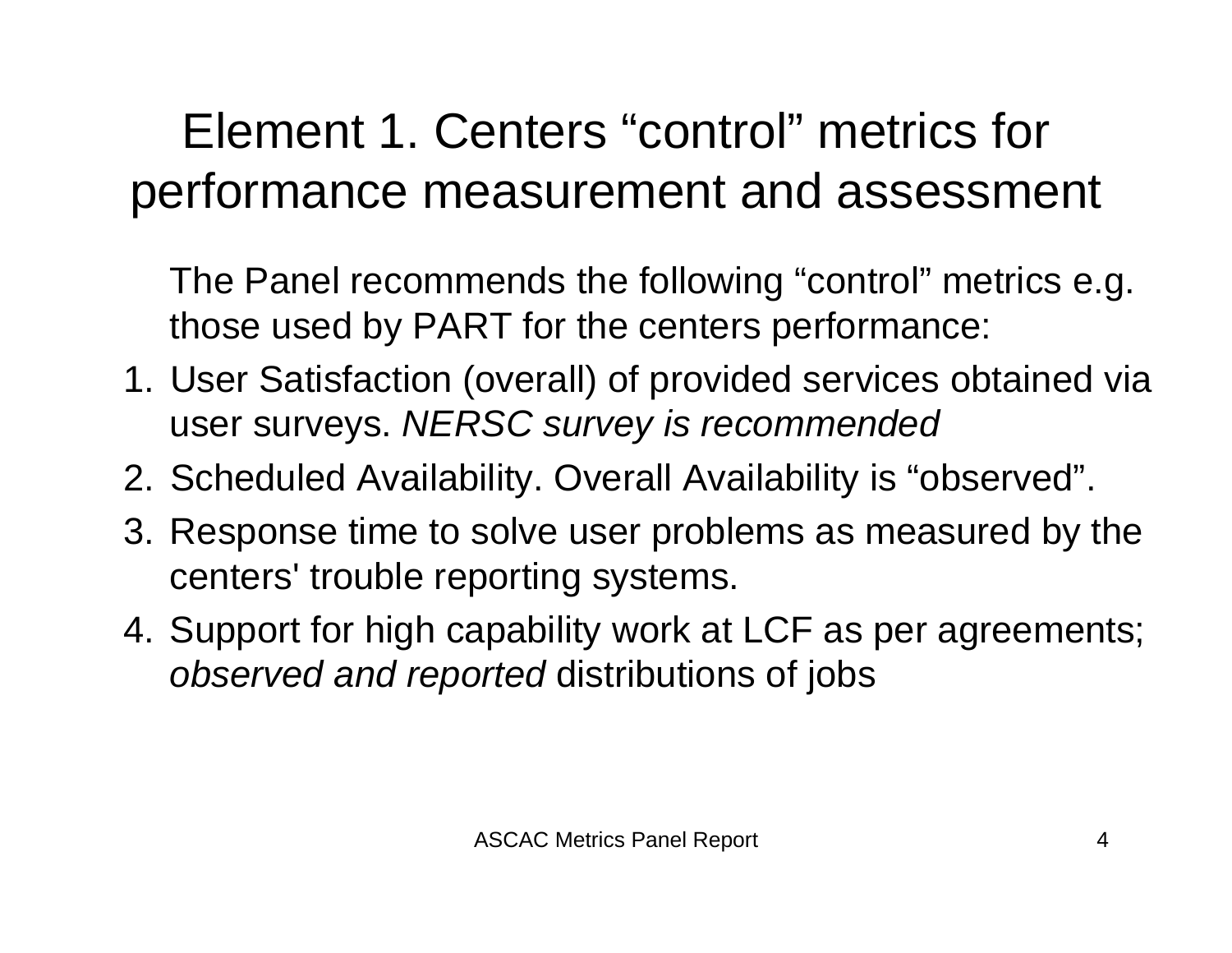# Element 1. Centers "Observed" Metrics

- $\bullet$  Constituent metrics that make up "user satisfaction" Indicate: user sophistication, level of support, unproductive scientist time, software and hardware reliability, need for system software, etc.
- $\bullet$ Scheduled & overall system uptime, ... hardware & software reliability
- $\bullet$ Utilization of centers resources.
- • Utilization of standard and specialized software, including research application codes that are shared by others.
- $\bullet$  Size and growth in shared, on line experimental data and databases, such as the Protein Data Bank at NSF's San Diego Center.
- $\bullet$  Individual project metrics that need to be tracked over time include:
	- **Total computer resources as requested in Appendix 1: Project Checklist Metrics**
	- **job size distributions by runs, amount of time, and processors used;**
	- –**percentage of successful job completion by number and by time**
- $\bullet$ Individual project program scalability and efficiency on each platform

```
= speed-on-N-processors/(N*speed-on-one-processor)
```
- $\bullet$  Utilization of software engineering tools for configuration management, program validation and verification, regression testing, ....
- • workflow management including the ability for "ensemble" experiments that exploit parallelism and allow many "computational experiments per day"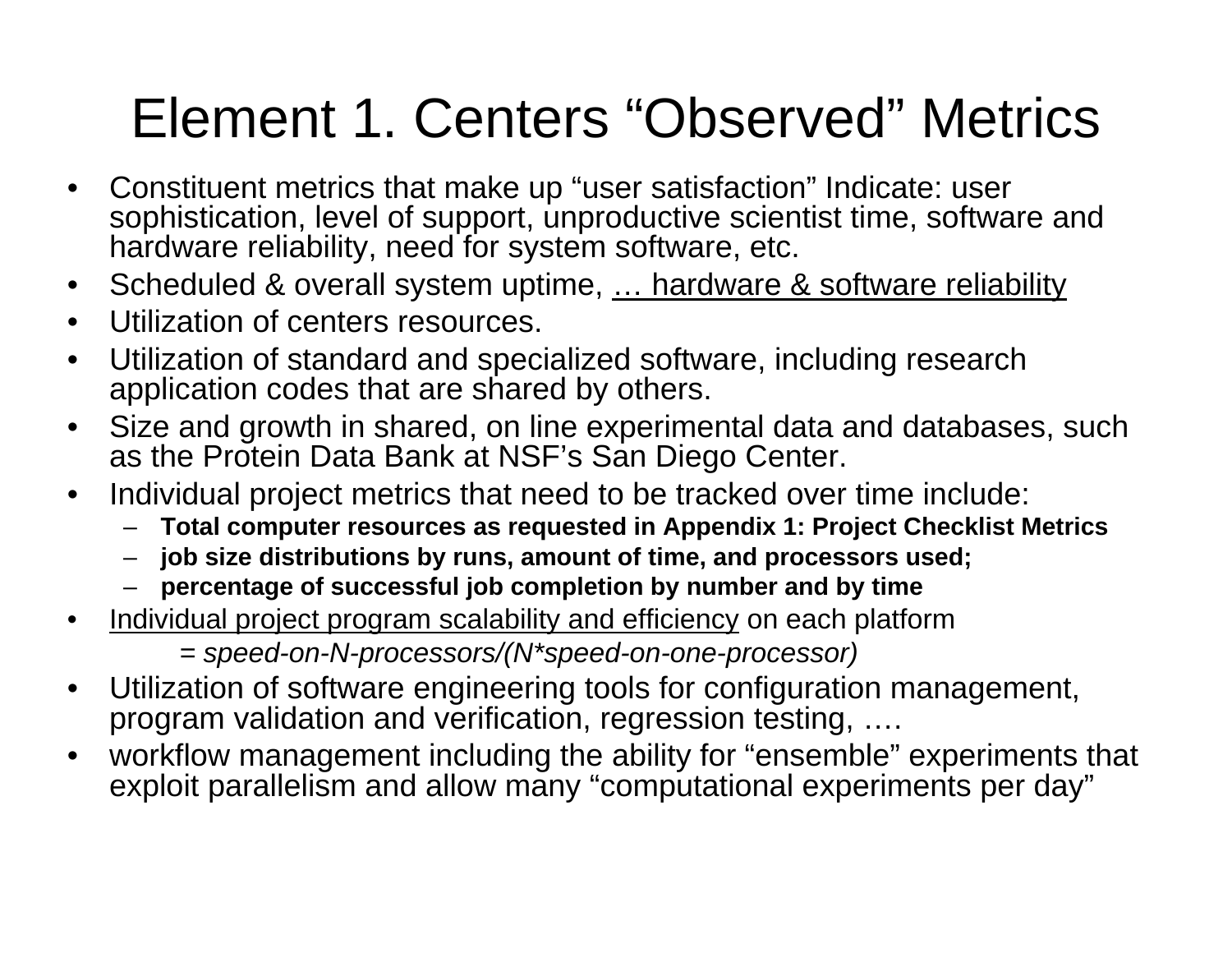## Element 2. Project metrics: complementary, comprehensive, and essential measures

- **2.1 Project Evaluation**. The Panel's recommended checklist and metrics that cover the following seven aspects of projects … understood and tracked by the Projects, Centers, and Program Offices.
	- 1. Project overview that includes clear goals
	- 2. Project team resources
	- 3. Project resource use from the center
	- 4. Project "code" including portability, progress on scalability, etc.
	- 5. Project software engineering processes
	- 6. Project output and Computational Science Accomplishments … This provides a comprehensive listing of results that cover publications, people, technology, etc. over time.
	- 7. Project future requirements
- **2.2 Code Improvement** The Panel recommends a code improvement metric that is a combined measure of a scientific project's *mathematics, algorithms, code, and scalability*. Goal:

doubling the rate of solution every three years (replaces PART metric).

**Implication: project database retained over a number of years!**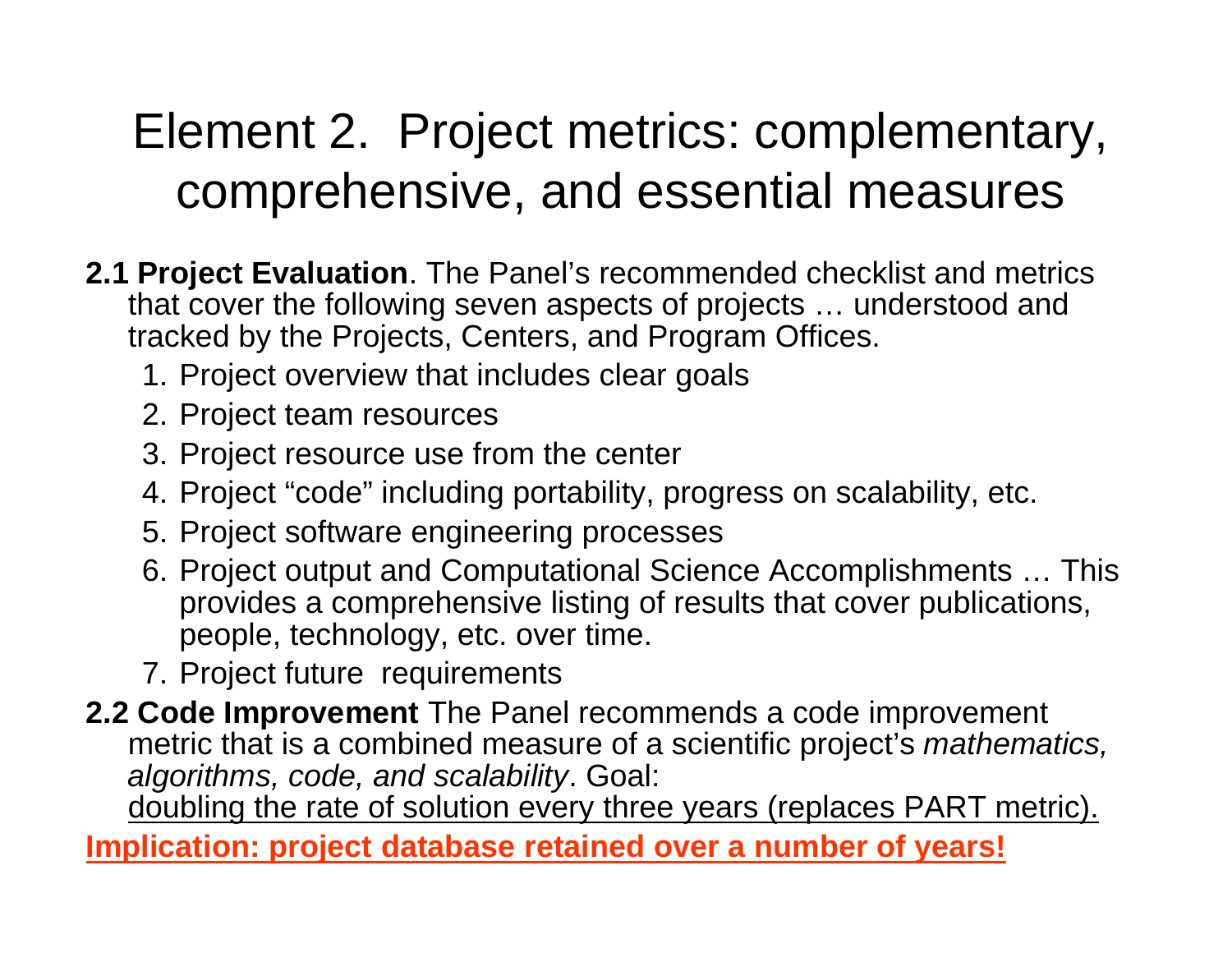# Four Quadrant Scientific Project Views

|                          | Project $(1)$ , team $(2)$ , Scientific Output $(6)$ |
|--------------------------|------------------------------------------------------|
| & process                |                                                      |
|                          |                                                      |
| <b>Centers resources</b> | The "code" &                                         |
| input $(4)$              | code scalability (5)                                 |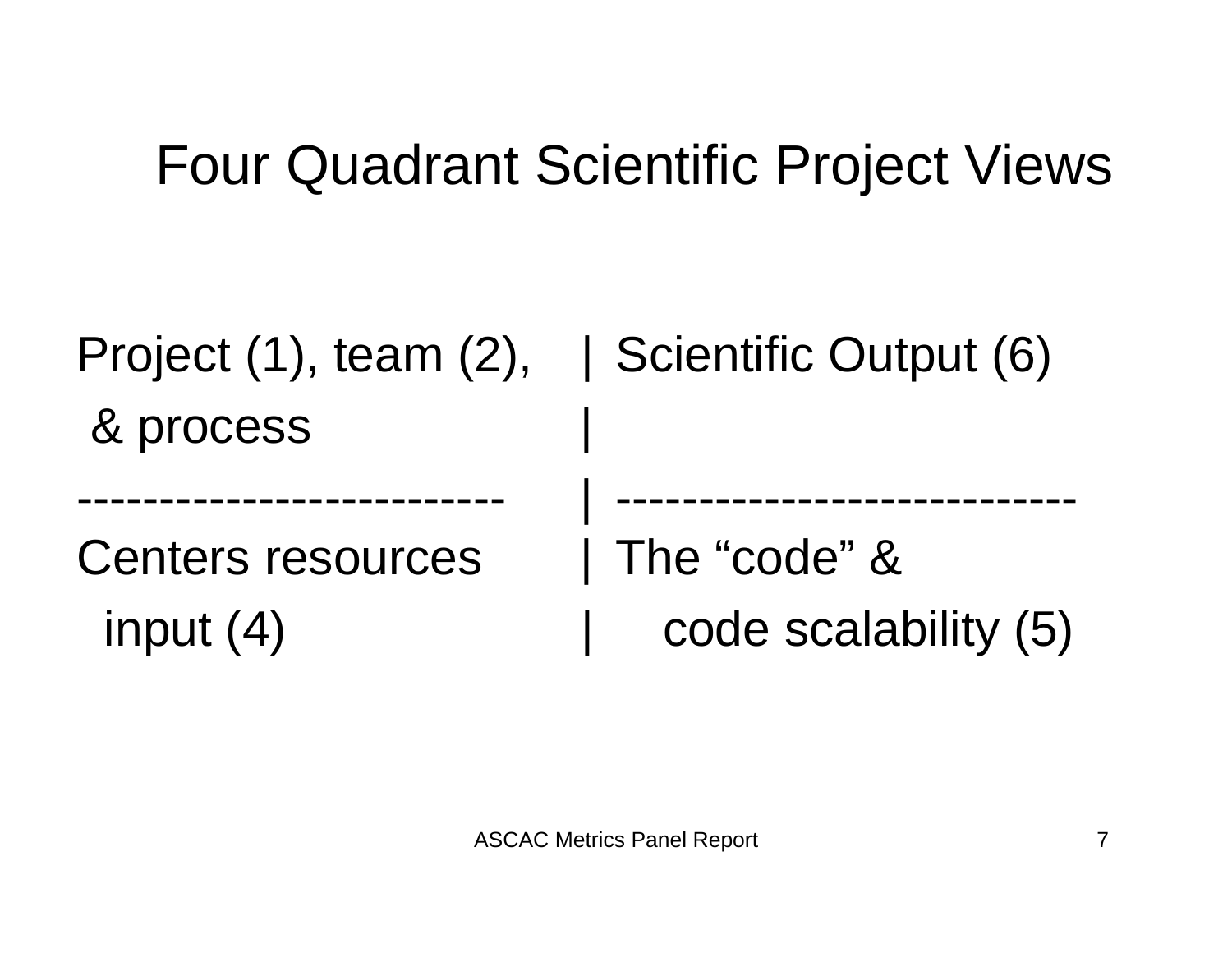| <b>Project Name</b>                                                                                      | <b>Scientific Output</b>                                                                                                                        |
|----------------------------------------------------------------------------------------------------------|-------------------------------------------------------------------------------------------------------------------------------------------------|
| Pls and URL                                                                                              | The scientific accomplishments 200x to present*:                                                                                                |
| DOE Office support: DOE program manager:                                                                 | The effect on the Office of Science programs*:                                                                                                  |
| Scientific domain (chemistry, fusion, high energy, nuclear, other.),                                     | Publications/location:                                                                                                                          |
| Support for the development of the code                                                                  | Citations (last 5 years):                                                                                                                       |
| Degree of DOE support to develop the code?                                                               | Dissertations?                                                                                                                                  |
| SciDAC, DOE SC program                                                                                   | Prizes and other honors?                                                                                                                        |
| internal institutional funding sources (e.g. LDRD,),                                                     |                                                                                                                                                 |
| industry,                                                                                                | Residual and supported, living datasets and/or databases that are accessed by a community? Size of the community?                               |
| other agencies,                                                                                          | Change in code capabilities and quality (t)                                                                                                     |
| What are the technical goals of the project?                                                             | Code contributed to the centers                                                                                                                 |
| What problem or "grand challenge" are you trying to solve?                                               | Code contributed to the scientific community at large                                                                                           |
| What is the expect impact of project success?                                                            | Company spin-offs based on code or trained people and/or CRADAs                                                                                 |
| What is the project profile in human resources including                                                 | Corporation, extra-agency, etc. use                                                                                                             |
| trained scientists, computational scientists and mathematicians,                                         | Production of scientists & computational scientists during 2001-2005                                                                            |
| program development and maintenance,                                                                     | Production of trained software engineers during 2001-2005                                                                                       |
| use(rs) of the team codes?                                                                               |                                                                                                                                                 |
| Ext communities & sizes, that code and/or datasets support.                                              | *Parts 3 & 4 of metrics approach                                                                                                                |
| Not shown, software engineering processes                                                                |                                                                                                                                                 |
|                                                                                                          |                                                                                                                                                 |
|                                                                                                          |                                                                                                                                                 |
|                                                                                                          |                                                                                                                                                 |
|                                                                                                          |                                                                                                                                                 |
|                                                                                                          |                                                                                                                                                 |
|                                                                                                          | <b>The Codes</b>                                                                                                                                |
| <b>Centers resources</b>                                                                                 | Problem Type                                                                                                                                    |
| Steady state production use per month; per year                                                          | Types of algorithms and computational mathematics                                                                                               |
| Processor number                                                                                         | Code size (single lines of code, function points, etc.);                                                                                        |
| Processor time                                                                                           | Code size as f (t) from the origin to the present                                                                                               |
| <b>Disk</b>                                                                                              | Computer languages                                                                                                                              |
| Tertiary amount and rate of change                                                                       | LOC/ language 1/LOCn                                                                                                                            |
| Software provided by center                                                                              | What libraries used & fraction of code                                                                                                          |
| Consulting                                                                                               | Code Mix:                                                                                                                                       |
| Direct project support as a team member                                                                  | To what extent does your team develop and use your own codes?                                                                                   |
| What is the size of user jobs in terms of memory, concurrency<br>(processors), disk, and tertiary store? | Codes developed by others in the DOE and general scientific community?                                                                          |
| What is the scalability of these codes                                                                   | Commercial application codes provided by the center?                                                                                            |
| What is the wall-clock time for typical runs?                                                            | Platforms What is the present parallelism for each of the platforms                                                                             |
|                                                                                                          | Projected or maximum scalability                                                                                                                |
| What could the center provide that would enhance output?                                                 | How is measured?                                                                                                                                |
|                                                                                                          | Is the code massively parallel?                                                                                                                 |
|                                                                                                          | What memory/processor ratio do your project require? (e.g. Gbytes/processor)                                                                    |
|                                                                                                          | Parallelization model (e.g. MPI, OpenMP, Threads, UPC, Co-Array Fortran, etc.)<br>What is the "efficiency" of the code? And how is it measured? |
|                                                                                                          |                                                                                                                                                 |
| 27 February 2007                                                                                         | What are the major bottlenecks for code scaling?                                                                                                |
|                                                                                                          | What is the split between interactive and batch use?<br>Fraction f code development at center computer(s) versus own installation?              |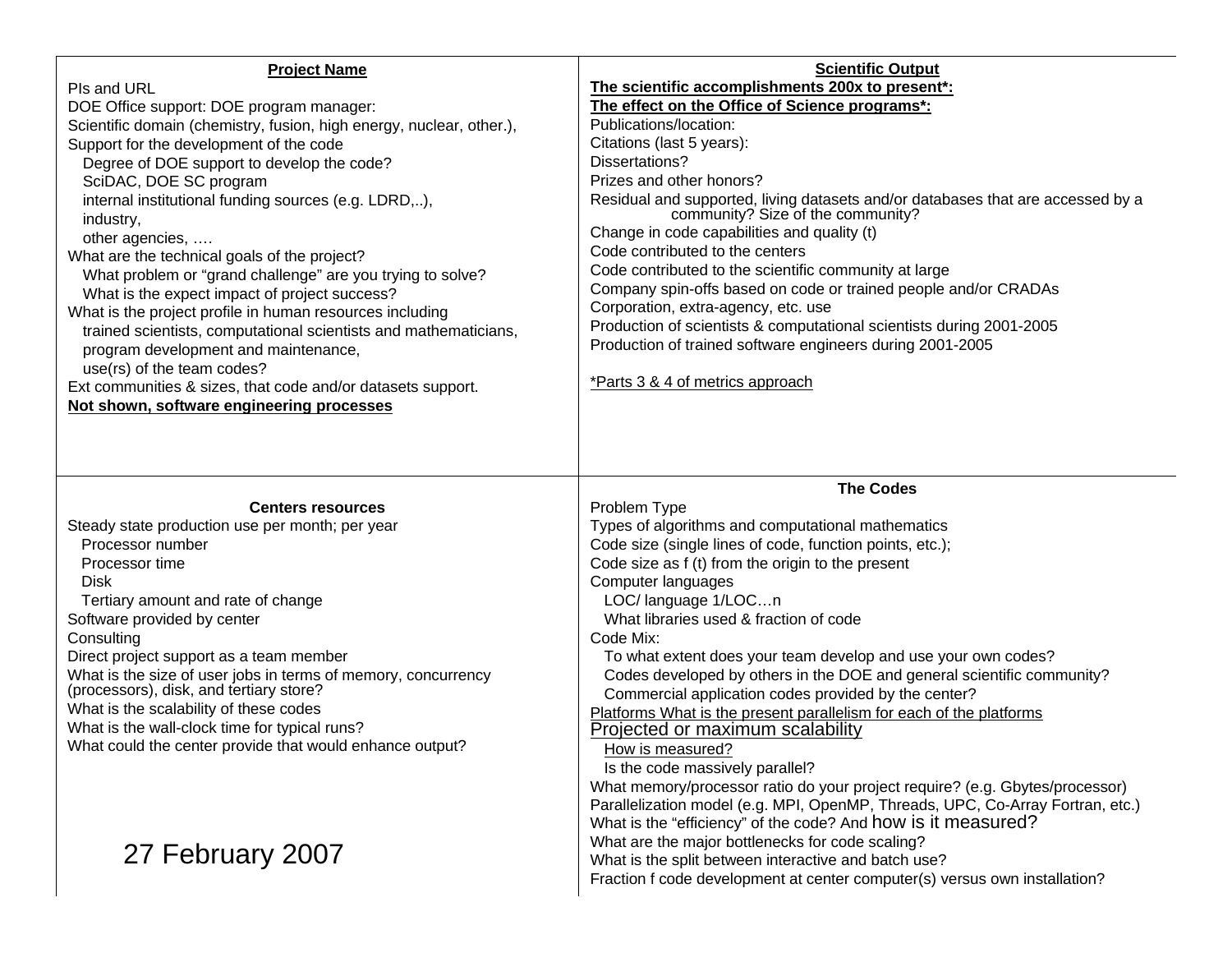## **Element 3. The science accomplishments**

- **1. Publications, Code & Datasets, People, and Technology Transfer**  (Appendix 1, Item 6 project checklist) goes beyond the traditional scientific measures... Equally important measures of output include professionals trained in computational science. … application codes and datasets that others use are comparably important measures of *computational* scientific output and should be identified as such., technology transfer, including the formation of new companies ….
- **2. Project Milestones Accomplished versus the Proposal's Project Plan**  is a near term and useful metric as to whether a project is on the path towards meeting well defined scientific goals. These goals have *presumably* been peer reviewed by the scientific community, and certified as having a legitimate scientific purpose..
- **3. Exploiting Parallelism and/or Improved Efficiency aka Code Improvement** How well scientific applications take advantage of a given computational resource is key to progress through computation. Improved algorithms that increase code efficiency are critically important to the improvement of code effectiveness. … an increased computational rate for any given application can only be achieved by exploiting increased parallelism.
- **4. Break-throughs; an immeasurable goal:** The Panel could not identify metrics or any method that could be used to anticipate discoveries that occur on the leading edge of fundamental science. The scientific communities can more effectively recognize breakthrough science, or even what constitutes a "significant advance.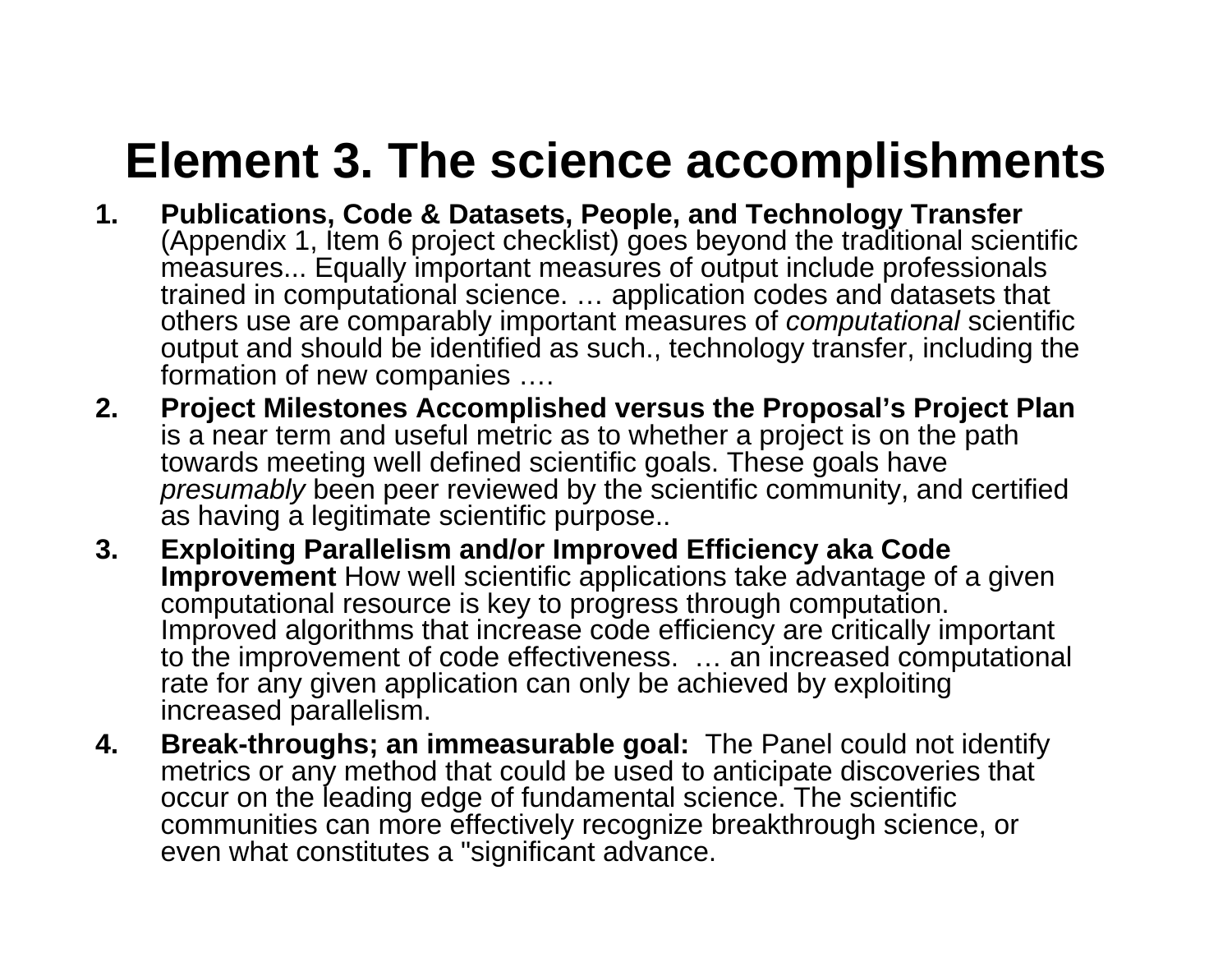# Break-throughs

- • solving a problem that had not been solved before -- new method of solving the protein folding problem using Monte Carlo techniques by Charles Strauss, LLNL;
- • increasing code efficiency by several orders of magnitude --combustion calculation code by John Bell, LLBL;
- • greatly reducing the disagreement between theory and experiment --the QCD calculations which validate the standard model of particle physics, by Christine Davies of Glasgow U.;
- • greatly expanding the scope and scale of computational simulation to provide accurate or new results -- Fred Streitz, LLNL, showed that at least 8 million atoms are needed in a simulation in order to get consistent results for metal condensation. (Streitz won the 2005 Gordon Bell Prize competition using an IBM BlueGene/L with 131 thousand processors operating at 107 Teraflops.)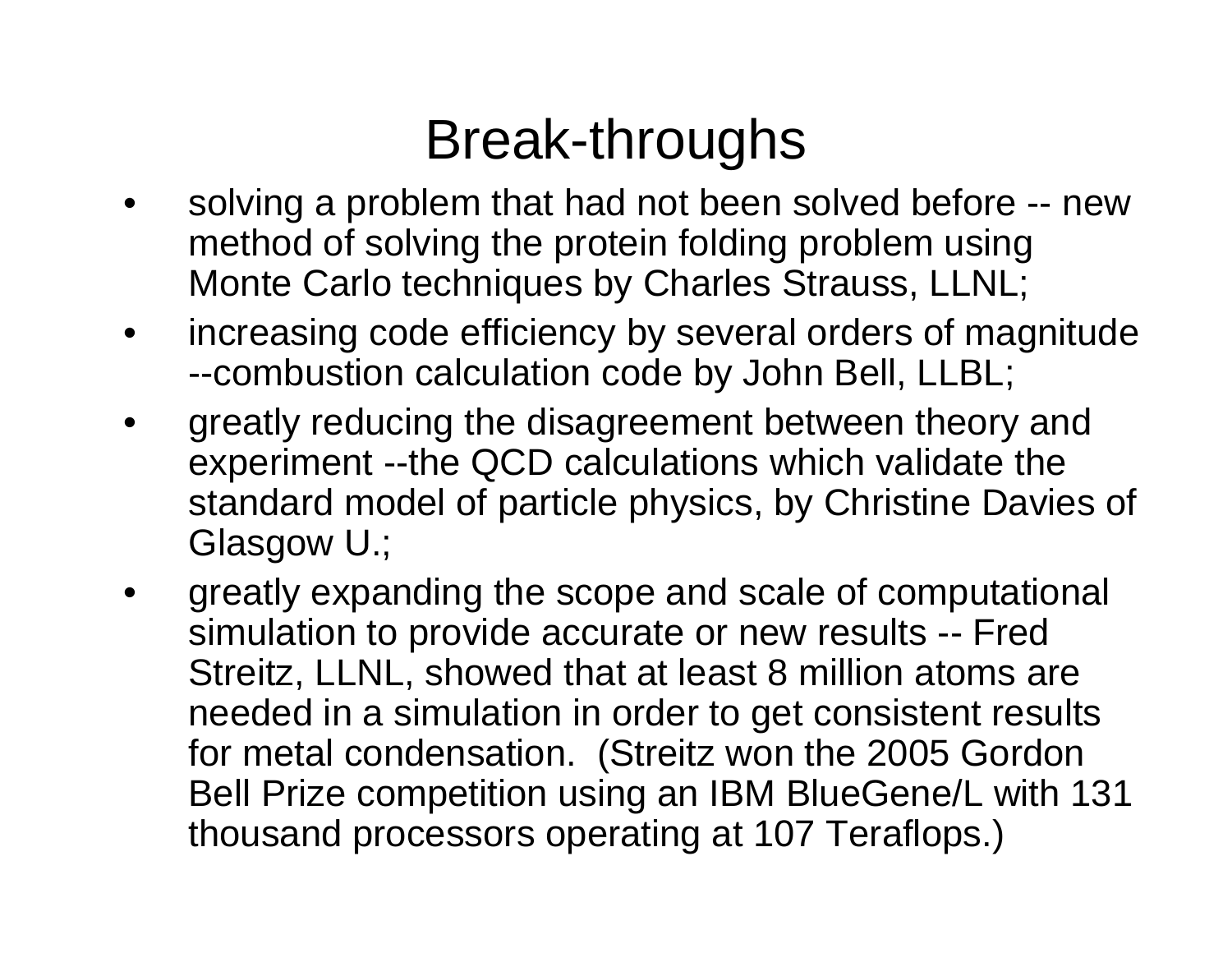## **Element 4.** *Computational Resources* **Effects on the Office of Science's science programs.**

- The Panel suggests that a clear process be implemented that measures the use and effects of the computational resources on the projects within each SC office.
- The Panel suggests that each SC office report the total investment in all projects, using a rough conversion of computer time to dollars. The Panel believes that computational resources need to be treated in a substantially more serious and measured fashion by the program offices and project personnel.
- The Panel suggests the process of allocating computer time at the Centers through the program offices be re examined in light of the diversity of architectures. Given the variety of platforms at the Centers and need for user code portability, the efficiency of a particular code will be highly variable.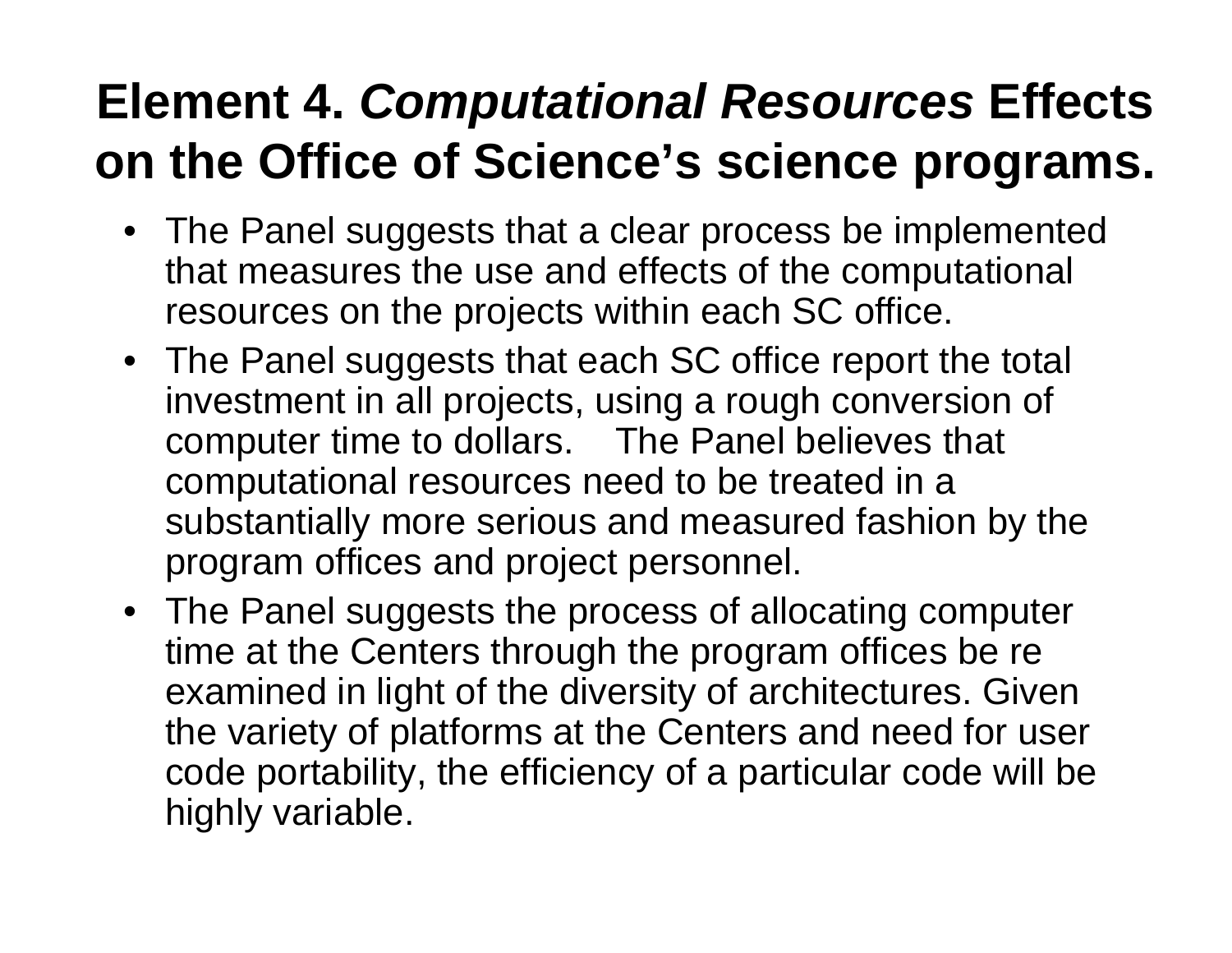# **Element 5. Evolution of facilities and roles**

- The plan is reasonable...premature to predict how the centers and machine roles
	- Will workload be able to exploit the changes?
	- Many more processors with limited memory bandwidth
	- Variable scale factors: processors, i/o, checkpoint, etc.
	- Machines can be segmented into various roles.
	- BG/L could become more of a factor
- Much more involvement of centers support to teams
- Much larger teams to manage the code and resulting data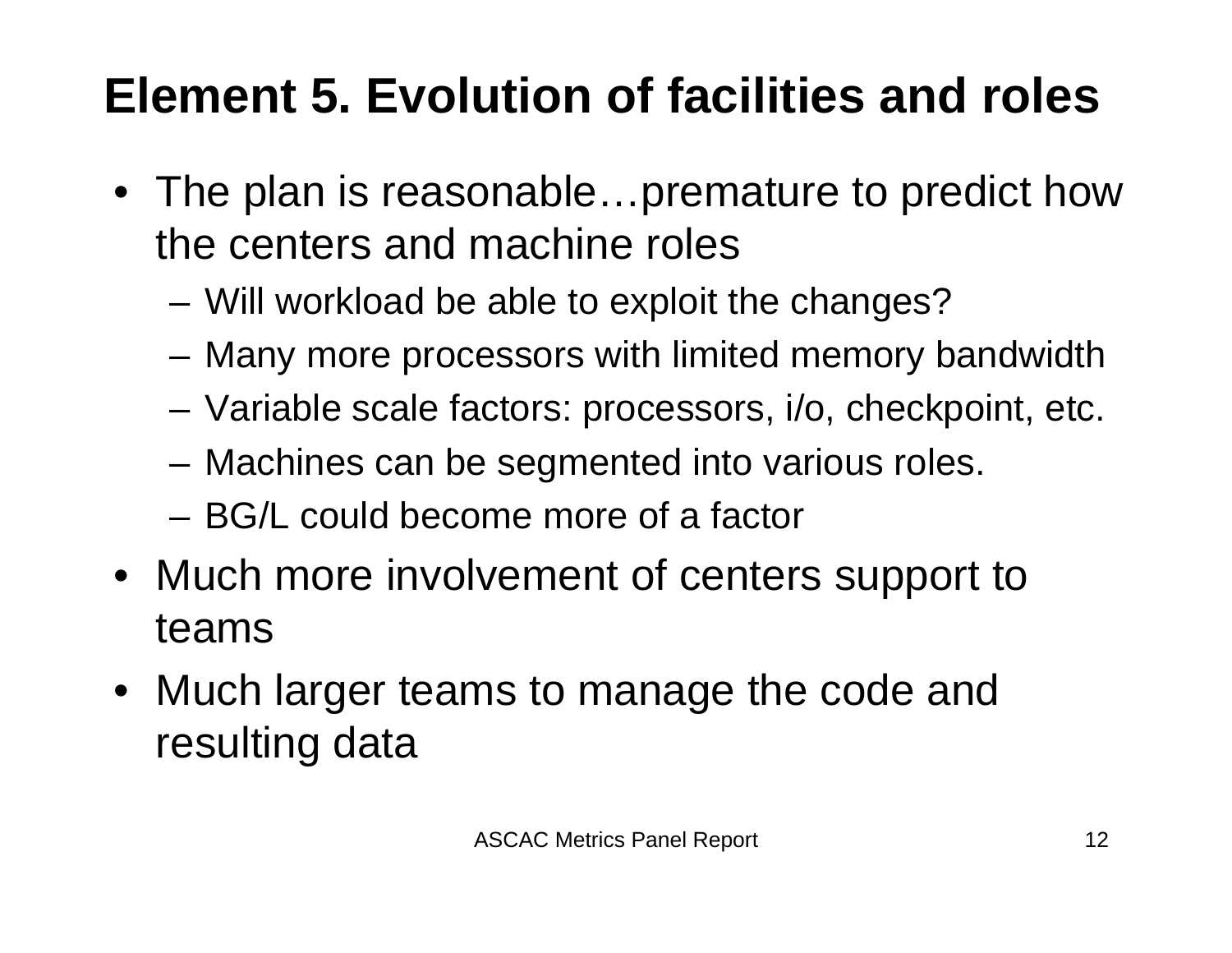## **Element 6. 3-5 year Computational Needs**

- The effect of next generation micros is unclear: "while the science community has responded to increases in processor count in the past, it has taken time."
- We can safely predict: "Based on the recent three decades of scientific computers whose performance has doubled annually, there is no end to the imaginable applications or amount of computing that science can absorb – *especially at zero apparent cost."*
- "projections by scientists…to utilize any and every imaginable future computing resource is almost certain to outrun any and every realizable computational infrastructure."
- "Science continues to demonstrate a nearly infinite demand for computing. Already researchers are discussing the needs and ability for exa-scale computers."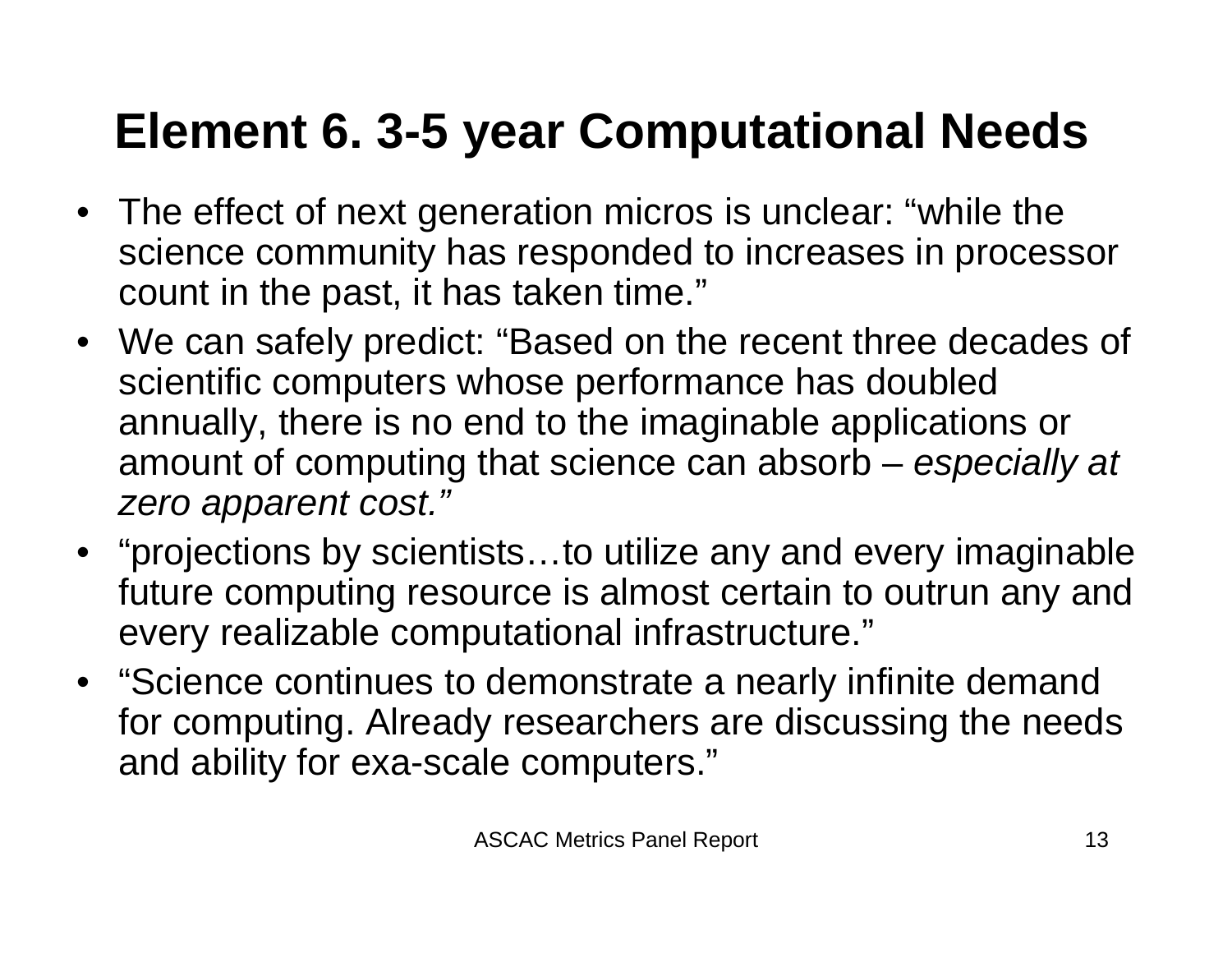## End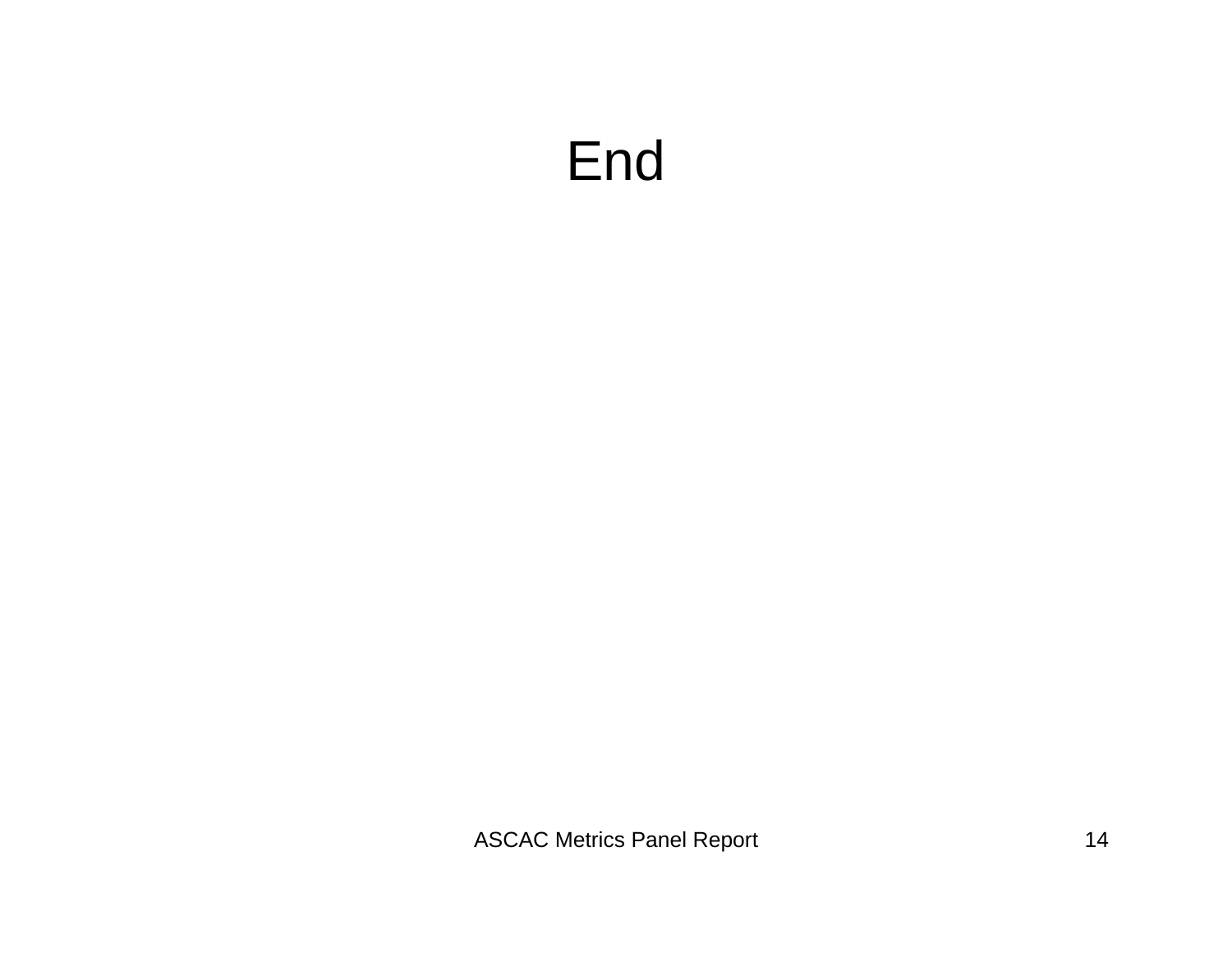## Additonal comments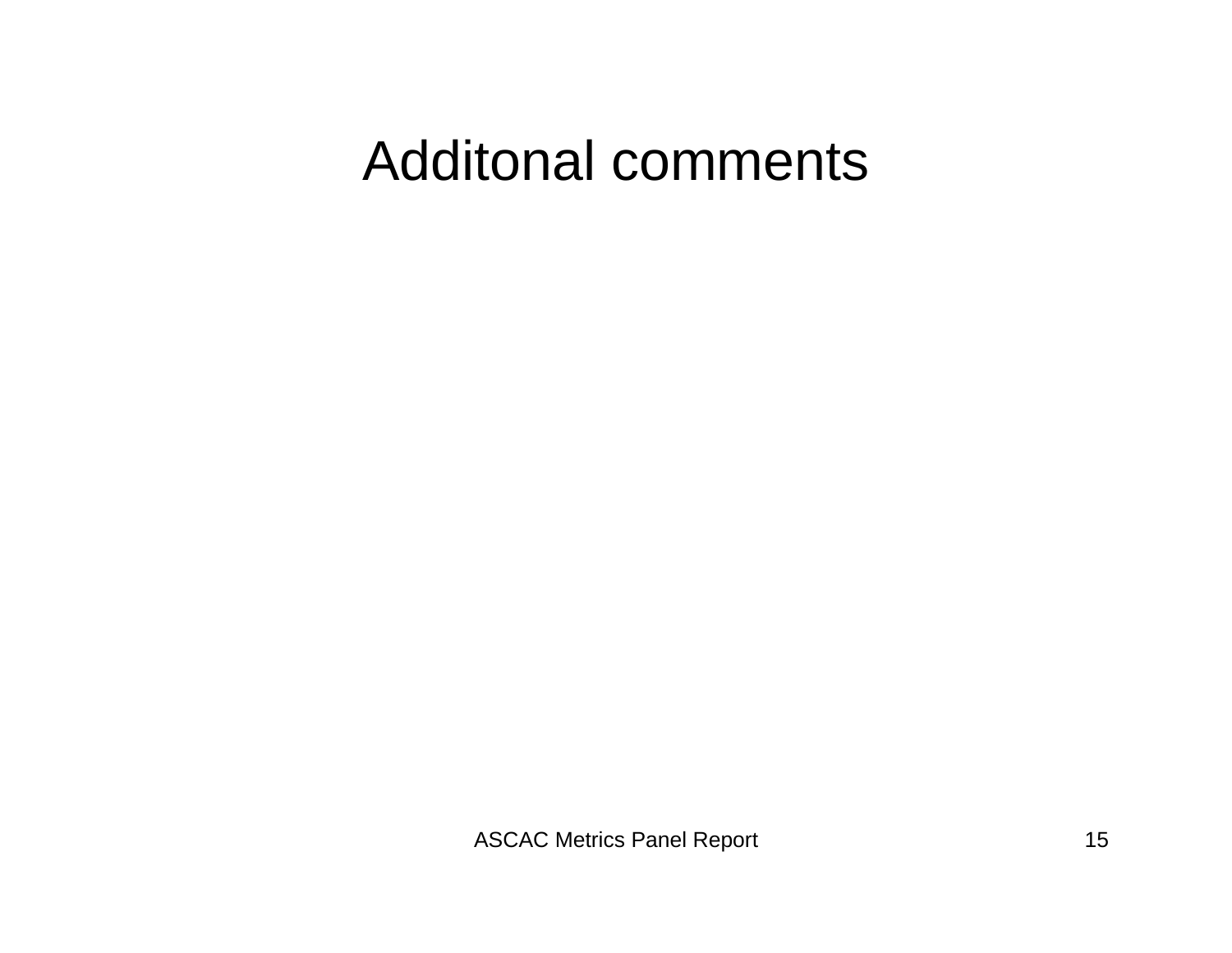# Chairman's comments

- **1. Centers are service factories and MORE –** *learning curves apply … e.g. Doubling jobs served improves performance or cost 10-15%* **a. Benchmarking is the only way to improve centers operations b. Centers meetings with DoD, NSF, DoE, NASA, centers would payoff c. Centers must take responsibility for scientist-experiment efficiency d. User training and support is a significant ongoing activity**
- **2. All (DOD, DOE, NSF) centers need common, annual FASB-like report!**
- **3. Common administrative programs e.g. allocation, reporting, surveys?**
- **4. Many machine types reduce code & user effectiveness. Fewer types?**
- **5. Time to reach steady-state for managers, centers, machines, codes?**
- **6. Is ASCR vs. Centers the right balance of central vs. local control?**
- **7. What is the feasibility & effectiveness of NCAR-like discipline centers?**
- **8. Does ASCR fund smaller, project centered machines <1 Mhr (\$1M)?**
- **9. Are the centers too small?**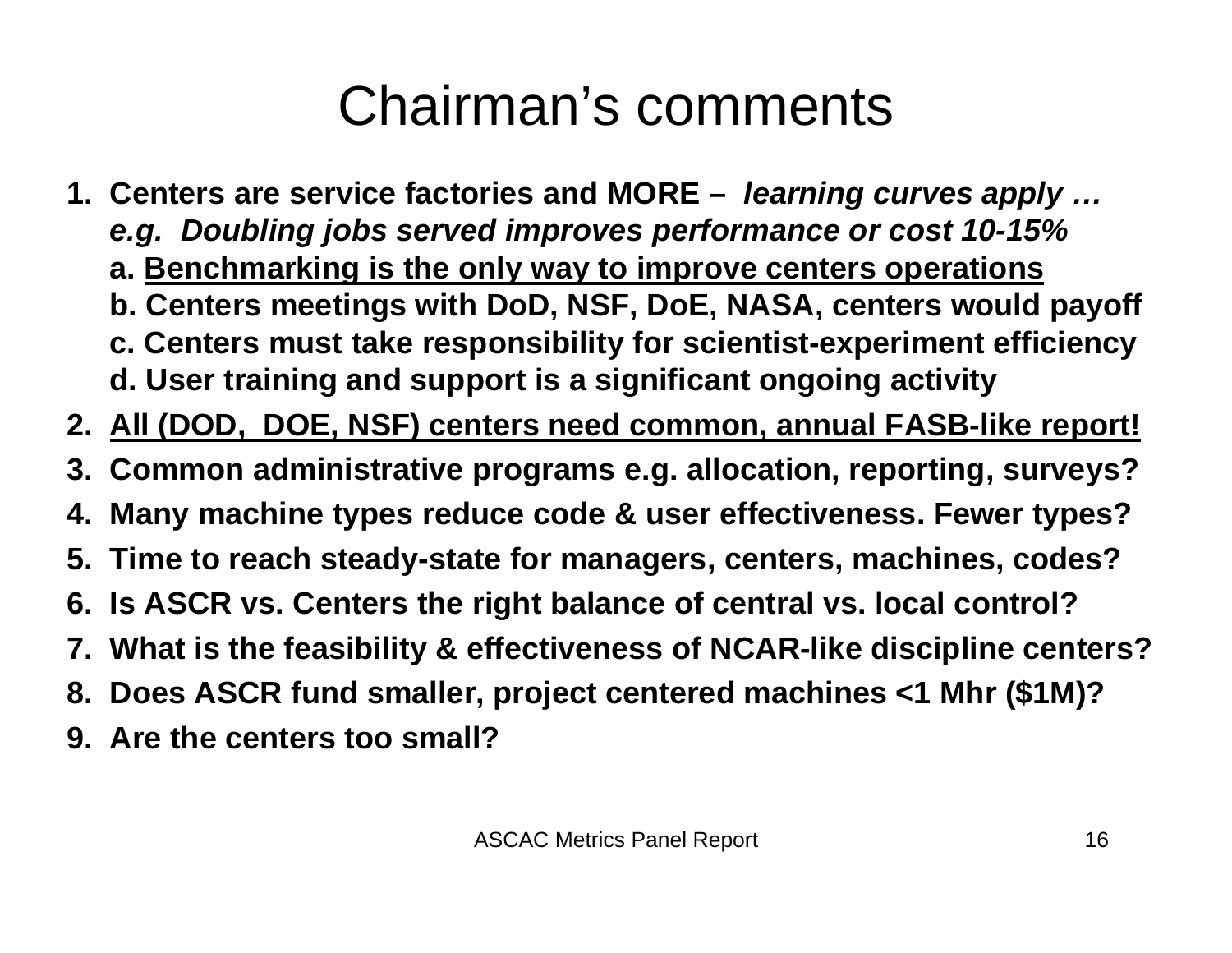### Challenges for scientific codes for petaflop machines scaling from 1,000s to 100,000s processors

- • Constant state of variable and evolving machine types and characteristics Somewhat undefined and highly variable architectures and configurations for the targeted petaflop computers requiring machine-specific performance expertise!
- $\bullet$ Evolution of small code development teams to larger teams
- $\bullet$ Increased use of multi-disciplinary and multi-institutional teams
- $\bullet$ Achievement of adequate levels of code performance and efficiency
- $\bullet$ Greater need for software project management practices
- $\bullet$ Greater utilization of software engineering practices and metrics
- $\bullet$  Relatively immature code development , production tools, and environment for parallel program control and development
- $\bullet$ Verification and validation of applications for more complex systems
- $\bullet$  Development of problem generation methods for larger and complex problems
- $\bullet$  Calculating the trade-off of many different strongly interacting effects across more orders of magnitude of multiple time and distance scales
- •Analysis and visualization of larger and more complex datasets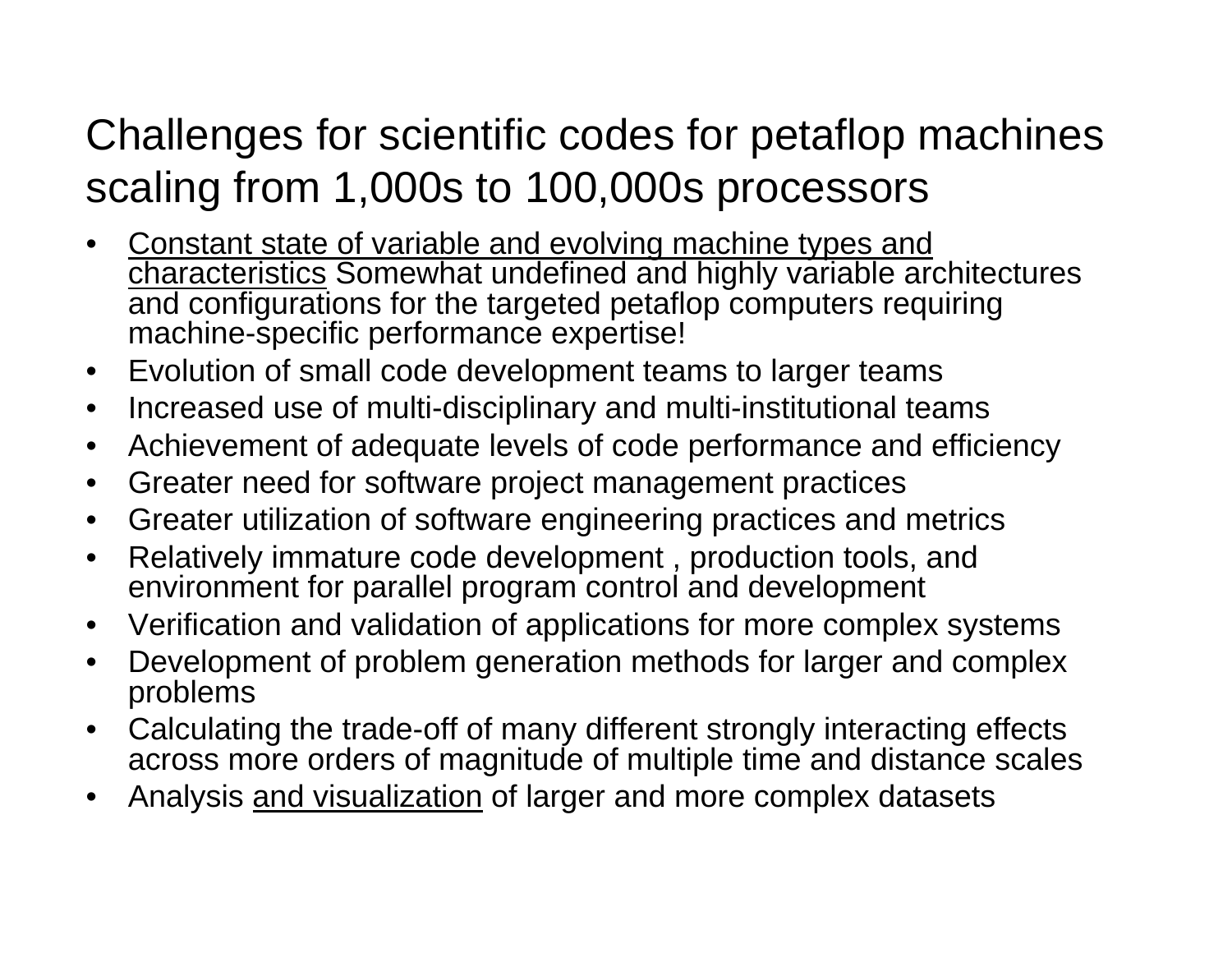# Challenge: Man & their Codes vs. Machine

- All machines are different!
	- NERSC 2 Clusters & Constellations
	- ORNL: Vector mP, 4 Clusters (Jaguar 05,06,07,08)
	- ANL: BG
- Nodes: 4+ processor-types, Processors/node; Memory/node
- •Interconnection characteristics
- $\bullet$ I/O
- *For learning curves, Less is MORE!*
- •All code is portable… and necessarily not tuned for a machine.
- •*Code can very likely be improved for any specific machine!*
- •WORKING Code Algorithms, machines, scale vary ~10X!
- •*Codes >1 Mhr/yr <sup>≈</sup> \$1 M/yr likely to benefit by 1 Person!*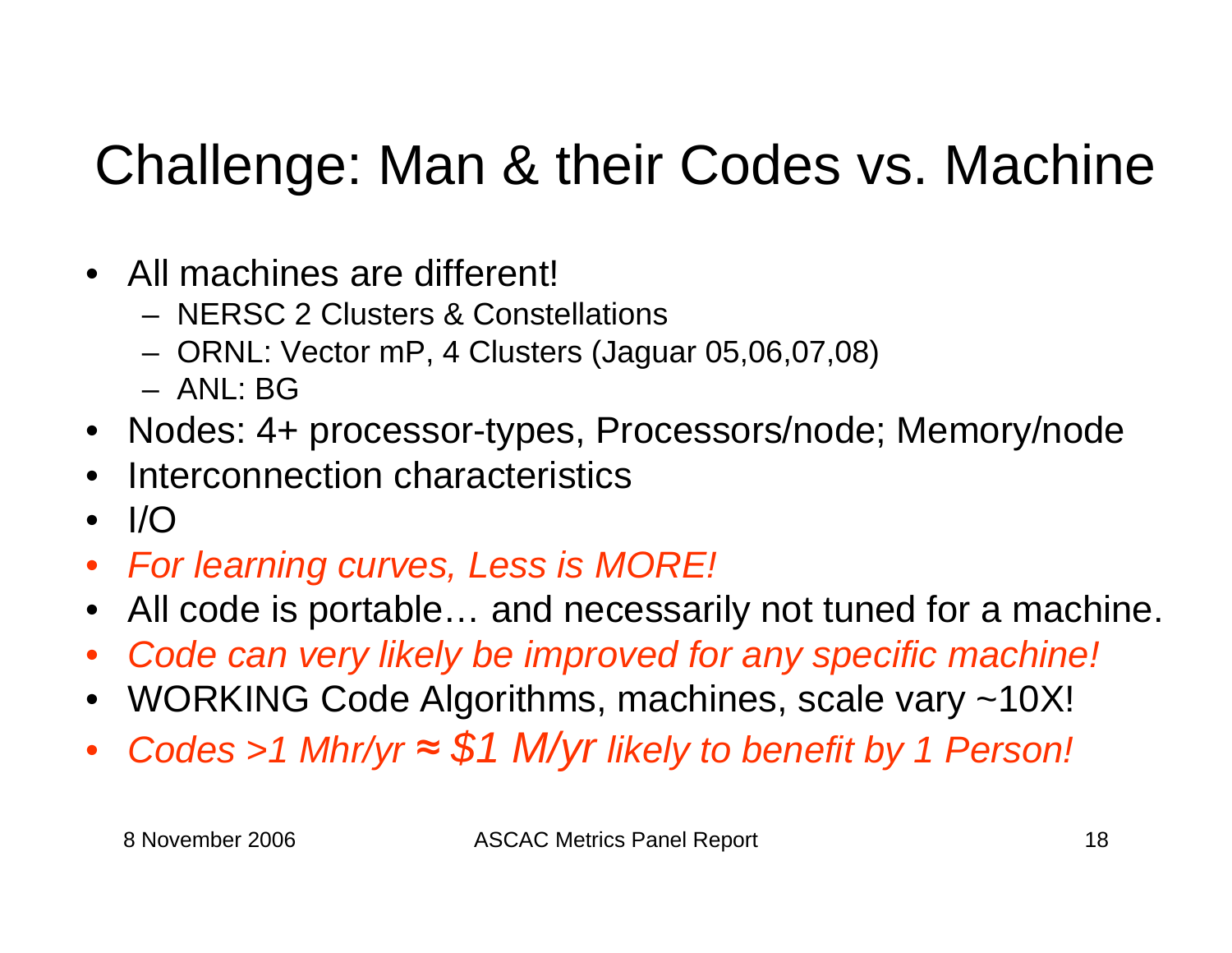## So many things to measure…so little time

-------------- At the Centers--------------------------

- •System uptime: overall and scheduled; hardware and software reliability
- $\bullet$ Delivered centers computing resources by users, job size distribution vs. time
- $\bullet$  Aggregate user satisfaction: user sophistication, support level, unproductive time, software & hardware reliability, system software needs, …
- $\bullet$  Utilization of standard and specialized software on an individual and centers basis, including codes shared by others that might be more widely used. "Web services" aka Grid? called to carry out high level remote functions
- $\bullet$  Size and growth in shared, on line data and databases; and web services ------------ FOR Scientists and their Codes ----------------------
- $\bullet$  Individual project metrics: computer resources, job size distributions; % good time or good jobs = the time and jobs that complete successfully / total number of non-debug jobs submitted
- $\bullet$  Program scalability and efficiency (% of FLOP is an important *observed metric).*
	- Efficiency is a potentially harmful metric
	- Nearly all codes run on (utilizes) at least two hardware platforms!
	- For peak performance, each code needs to be understood and modified to operate on a specific machine, configuration, and scalability-level.
- • Software engineering tools: configuration management, program validation and verification, regression testing, validating the science with physical experiments
- $\bullet$  Workflow management for capability: "ensemble" experiments that exploit parallelism and allow many "computational experiments per day".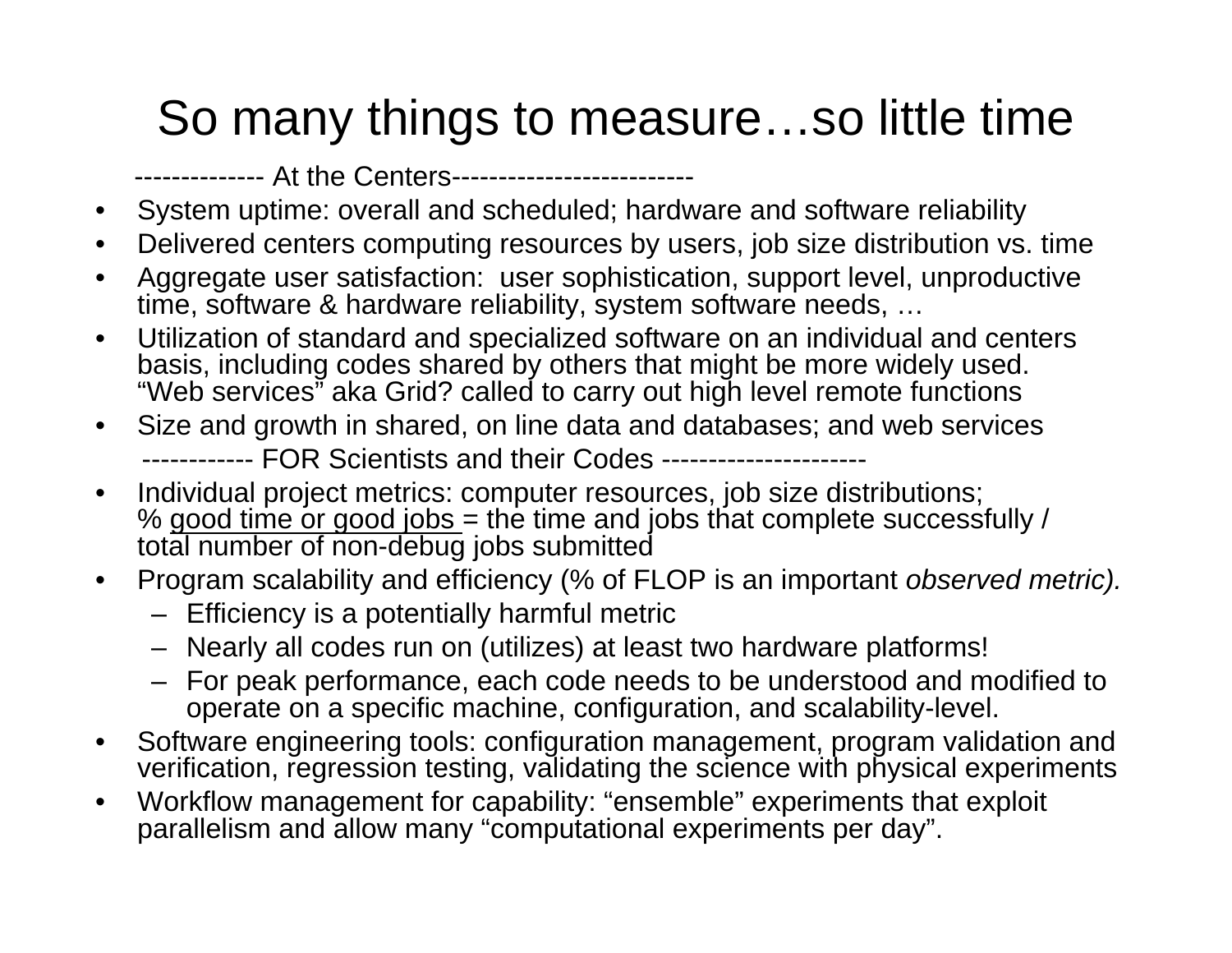

Integrated percent use of Seaborg processor (increasing processor counts)

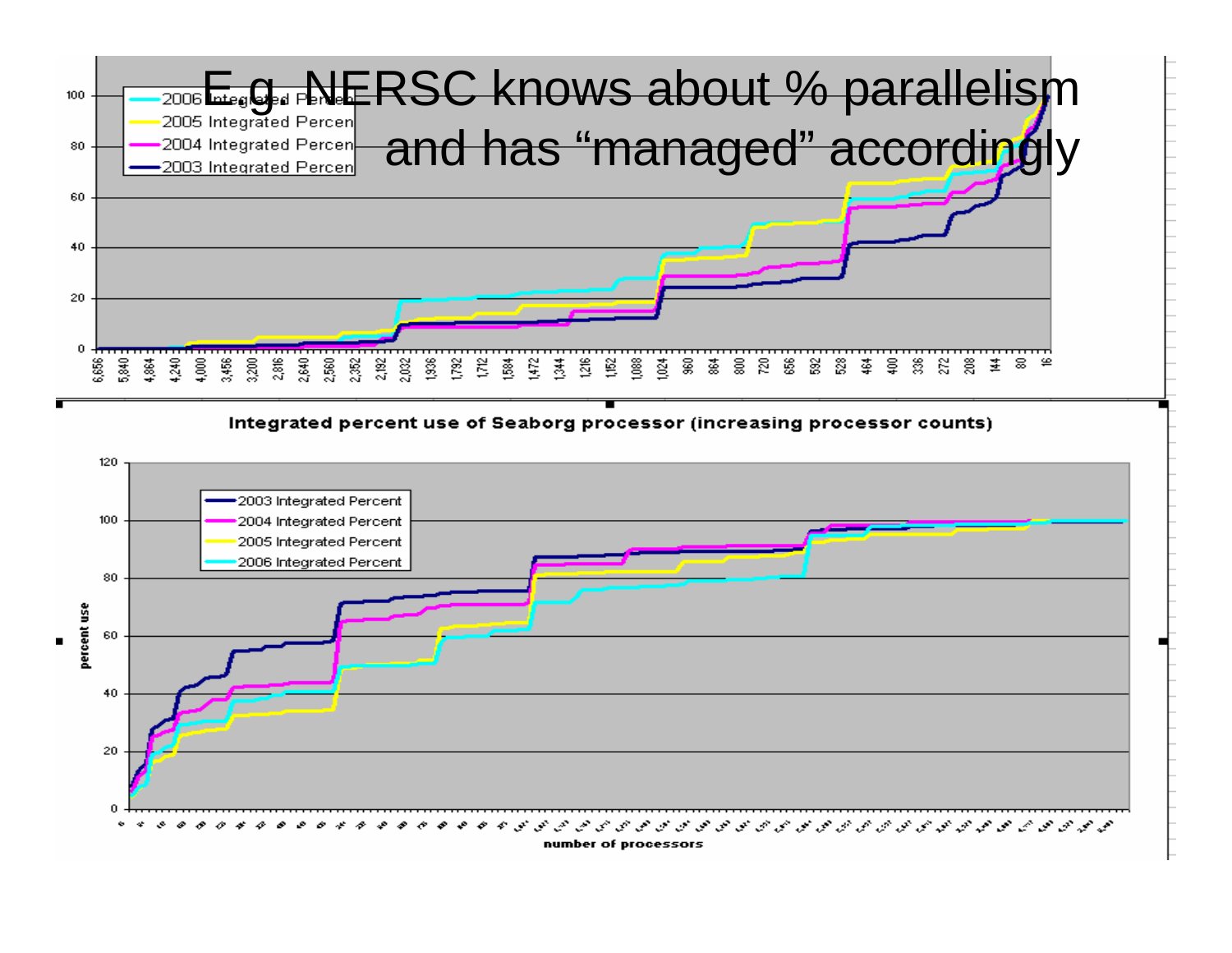# Codes vary by purpose, size, & need for increasing need for SW Engineering

- • **Engineering design and analysis**— Design of a passively safe reactor core for the Advanced Burner Reactor, tokamak reactors, high energy accelerators,…
- **Prediction of operational conditions**—path of a hurricane, evolution of space weather, path of a satellite, exploration of potential operating modes for a tokamak reactor experiment, …
- **Experimental analysis and design**—the analysis of experimental data from DOE research facilities; or the design of a new high energy particle detectors
- • **Scientific discovery**—study of new scientific phenomena such as calculating the trade-off many different effects to determine the most important mechanisms; or calculation of the non-linear behavior of a complex system such as the generation of a high-resolution first principles turbulence simulation dataset
- **Scientific design and analysis**—of large datasets (e.g. screening of all known microbial drug targets against the known chemical compound libraries, design of materials with specific properties), analysis of large datasets of turbulence simulations,..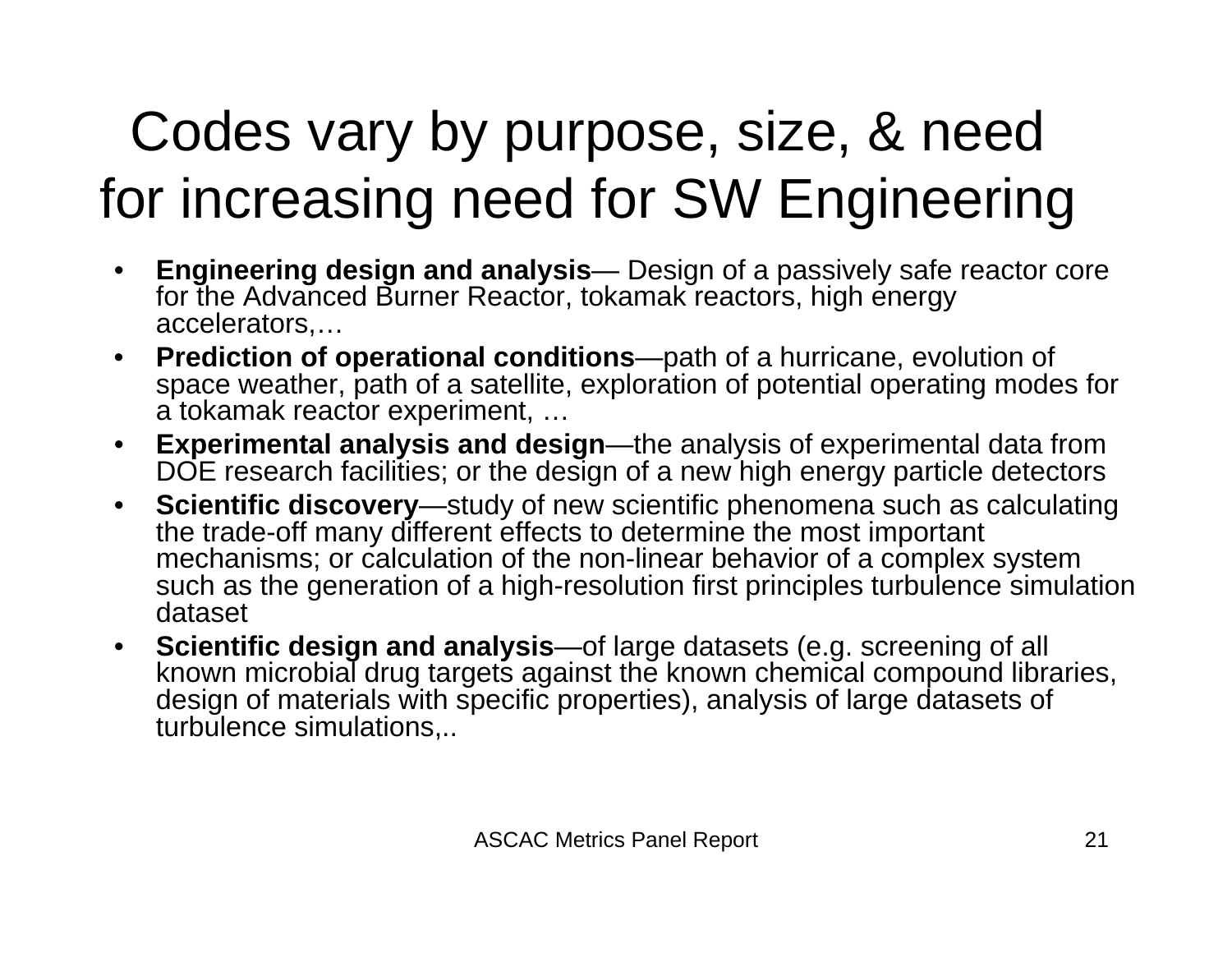## Four Quadrant Scientific Project Views

| Project $(1)$ , team $(2)$ , | Scientific Output (6) |
|------------------------------|-----------------------|
| & process                    |                       |
|                              |                       |
| <b>Centers resources</b>     | The "code" &          |
| input $(4)$                  | code scalability (5)  |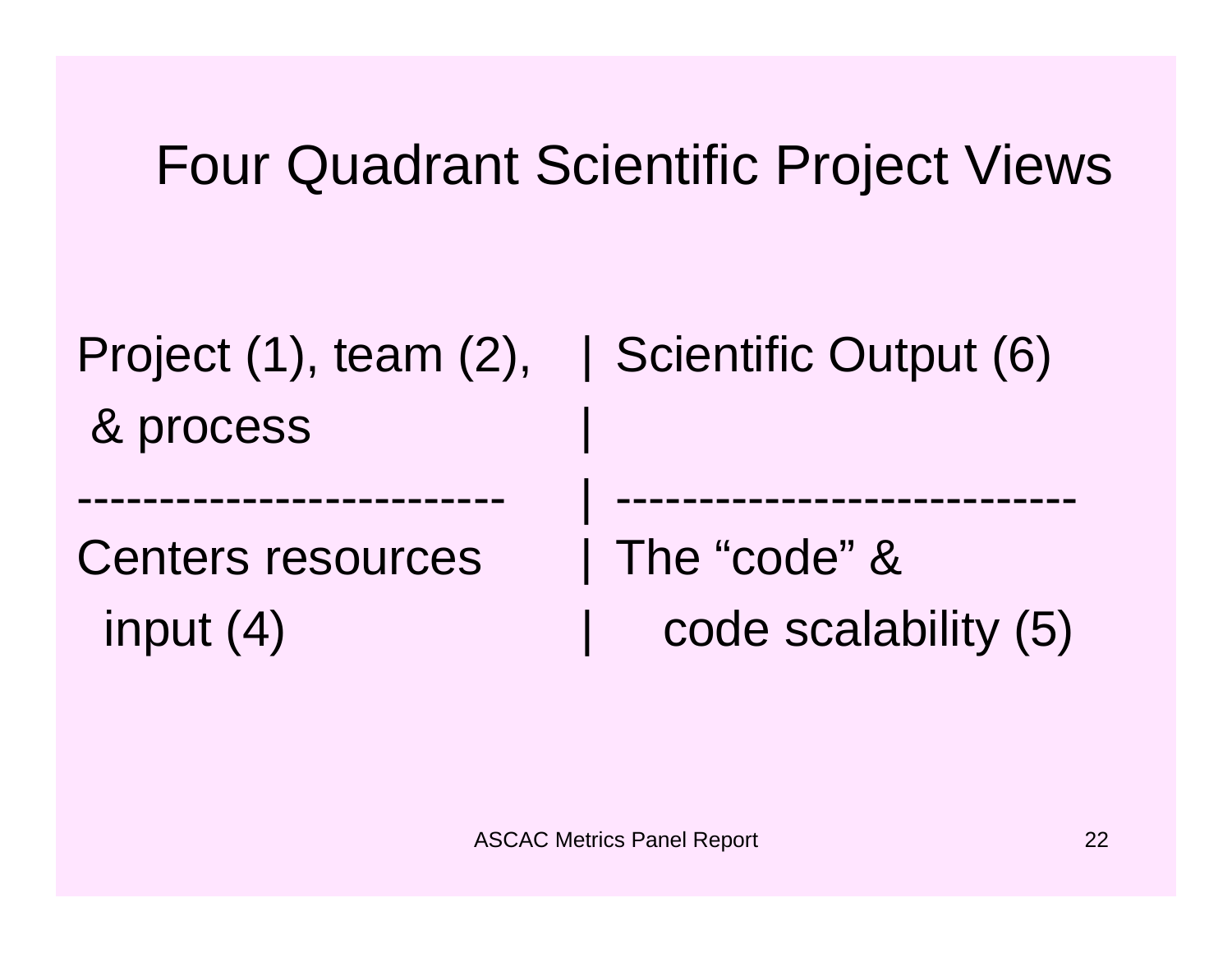| <b>Project Name</b><br>Pls and URL<br>DOE Office support: DOE program manager:<br>Scientific domain (chemistry, fusion, high energy, nuclear, other.),<br>Support for the development of the code<br>Degree of DOE support to develop the code?                               | <b>Scientific Output</b><br>The scientific accomplishments 200x to present*:<br>The effect on the Office of Science programs*:<br>Publications/location:<br>Citations (last 5 years):<br>Dissertations?                                                                                                                                                     |
|-------------------------------------------------------------------------------------------------------------------------------------------------------------------------------------------------------------------------------------------------------------------------------|-------------------------------------------------------------------------------------------------------------------------------------------------------------------------------------------------------------------------------------------------------------------------------------------------------------------------------------------------------------|
| SciDAC, DOE SC program<br>internal institutional funding sources (e.g. LDRD,),<br>industry,<br>other agencies,<br>What are the technical goals of the project?<br>What problem or "grand challenge" are you trying to solve?<br>What is the expect impact of project success? | Prizes and other honors?<br>Residual and supported, living datasets and/or databases that are accessed by a community? Size of the community?<br>Change in code capabilities and quality (t)<br>Code contributed to the centers<br>Code contributed to the scientific community at large<br>Company spin-offs based on code or trained people and/or CRADAs |
| What is the project profile in human resources including<br>trained scientists, computational scientists and mathematicians,<br>program development and maintenance,<br>use(rs) of the team codes?                                                                            | Corporation, extra-agency, etc. use<br>Production of scientists & computational scientists during 2001-2005<br>Production of trained software engineers during 2001-2005                                                                                                                                                                                    |
| Ext communities & sizes, that code and/or datasets support.<br>Not shown, software engineering processes                                                                                                                                                                      | *Parts 3 & 4 of metrics approach                                                                                                                                                                                                                                                                                                                            |
|                                                                                                                                                                                                                                                                               |                                                                                                                                                                                                                                                                                                                                                             |
|                                                                                                                                                                                                                                                                               | <b>The Code</b>                                                                                                                                                                                                                                                                                                                                             |
| <b>Centers resources</b>                                                                                                                                                                                                                                                      | Problem Type                                                                                                                                                                                                                                                                                                                                                |
| Steady state production use per month; per year                                                                                                                                                                                                                               | Types of algorithms and computational mathematics                                                                                                                                                                                                                                                                                                           |
| Processor number<br>Processor time                                                                                                                                                                                                                                            | Code size (single lines of code, function points, etc.);                                                                                                                                                                                                                                                                                                    |
| <b>Disk</b>                                                                                                                                                                                                                                                                   | Code size as f (t) from the origin to the present<br>Computer languages                                                                                                                                                                                                                                                                                     |
| Tertiary amount and rate of change                                                                                                                                                                                                                                            | LOC/ language 1/LOCn                                                                                                                                                                                                                                                                                                                                        |
| Software provided by center                                                                                                                                                                                                                                                   | What libraries used & fraction of code                                                                                                                                                                                                                                                                                                                      |
| Consulting                                                                                                                                                                                                                                                                    | Code Mix:                                                                                                                                                                                                                                                                                                                                                   |
| Direct project support as a team member                                                                                                                                                                                                                                       | To what extent does your team develop and use your own codes?                                                                                                                                                                                                                                                                                               |
| What is the size of user jobs in terms of memory, concurrency<br>(processors), disk, and tertiary store?                                                                                                                                                                      | Codes developed by others in the DOE and general scientific community?<br>Commercial application codes provided by the center?                                                                                                                                                                                                                              |
| What is the scalability of these codes                                                                                                                                                                                                                                        | Platforms What is the present parallelism for each of the platforms                                                                                                                                                                                                                                                                                         |
| What is the wall-clock time for typical runs?                                                                                                                                                                                                                                 | Projected or maximum scalability                                                                                                                                                                                                                                                                                                                            |
| What could the center provide that would enhance output?                                                                                                                                                                                                                      | How is measured?                                                                                                                                                                                                                                                                                                                                            |
|                                                                                                                                                                                                                                                                               | Is the code massively parallel?<br>What memory/processor ratio do your project require? (e.g. Gbytes/processor)                                                                                                                                                                                                                                             |
|                                                                                                                                                                                                                                                                               | Parallelization model (e.g. MPI, OpenMP, Threads, UPC, Co-Array Fortran, etc.)                                                                                                                                                                                                                                                                              |
|                                                                                                                                                                                                                                                                               | What is the "efficiency" of the code? And how is it measured?                                                                                                                                                                                                                                                                                               |
|                                                                                                                                                                                                                                                                               | What are the major bottlenecks for code scaling?<br>What is the split between interactive and batch use?                                                                                                                                                                                                                                                    |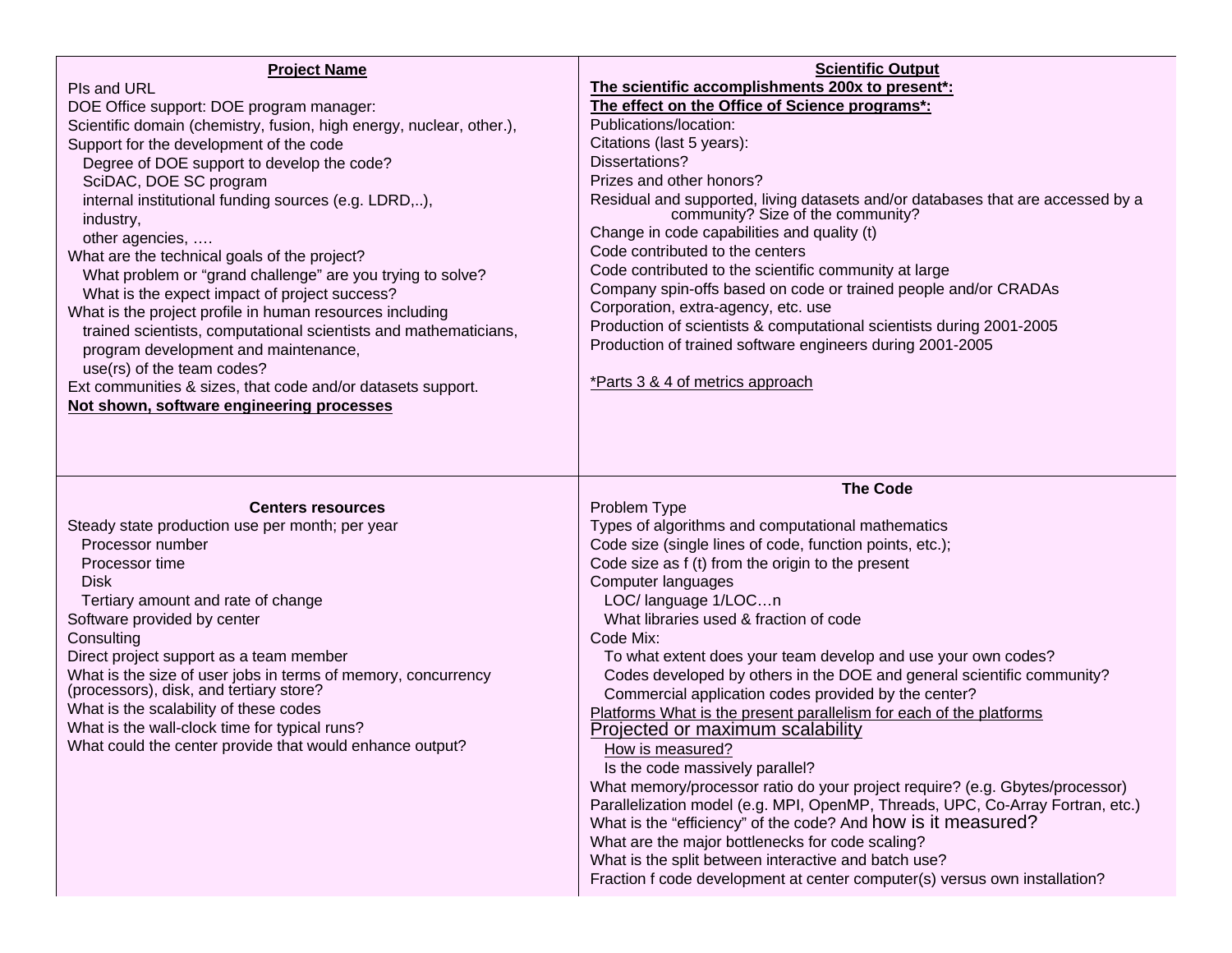#### 1.0 Project name (Background) PI & URL

DOE Office support: DOE program manager:

Scientific domain (chemistry, fusion, high energy, nuclear, other.),

Support for the development of the code

Degree of DOE support to develop the code?

SciDAC, DOE SC program

internal institutional funding sources (e.g. LDRD,..),

industry,

other agencies, ….

What are the technical goals of the project?

What problem or "grand challenge" are you trying to solve?

What is the expect impact of project success?

#### What is the project profile in total human resources including

trained scientists,

computational scientists and mathematicians,

program development and maintenance,

use(rs) of the team codes?

External communities & sizes that code and/or datasets support.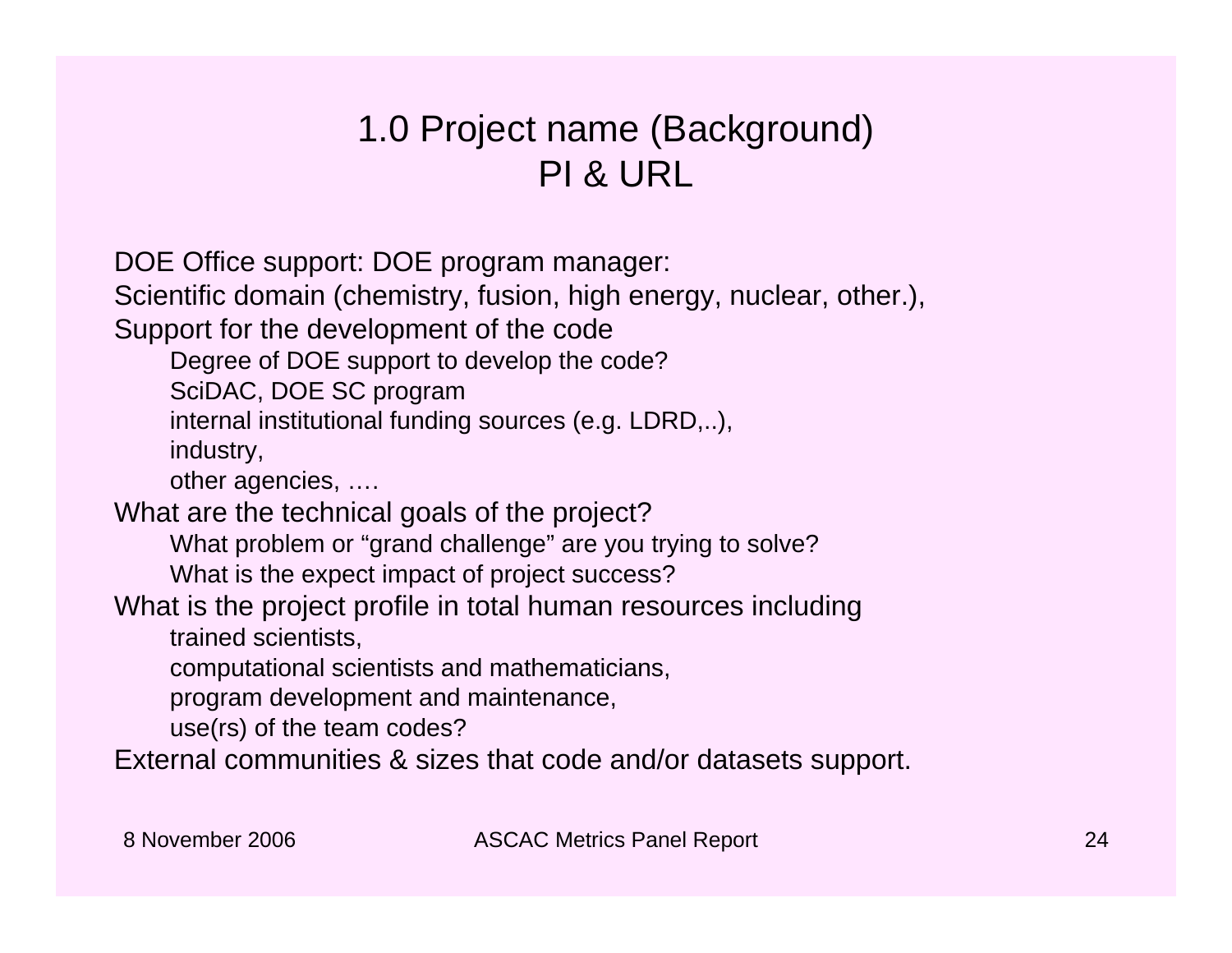#### **2.0 Project Team Resources**

Team size & structure

Team institutional affiliation(s). (e.g. all the institutions involved, including universities, national labs, government agencies,..). I.e. to what extent is the team multi-institutional?

To what extent are the code team members affiliated with the computer center institution? (e.g. are the team members also members of the computer center institution?)

Team composition and experience total

domain scientists,

computational scientists, computer scientists, computational mathematicians, database managers

programmers

other

Team composition by educational level (total)

Ph.D.,

MS, BS, undergraduate students, graduate students, post-docs, younger faculty, senior faculty, national laboratory scientists, industrial scientists, etc.)

Team resources utilization: time spent on code and algorithm development, maintenance, problem setup, production, and results analysis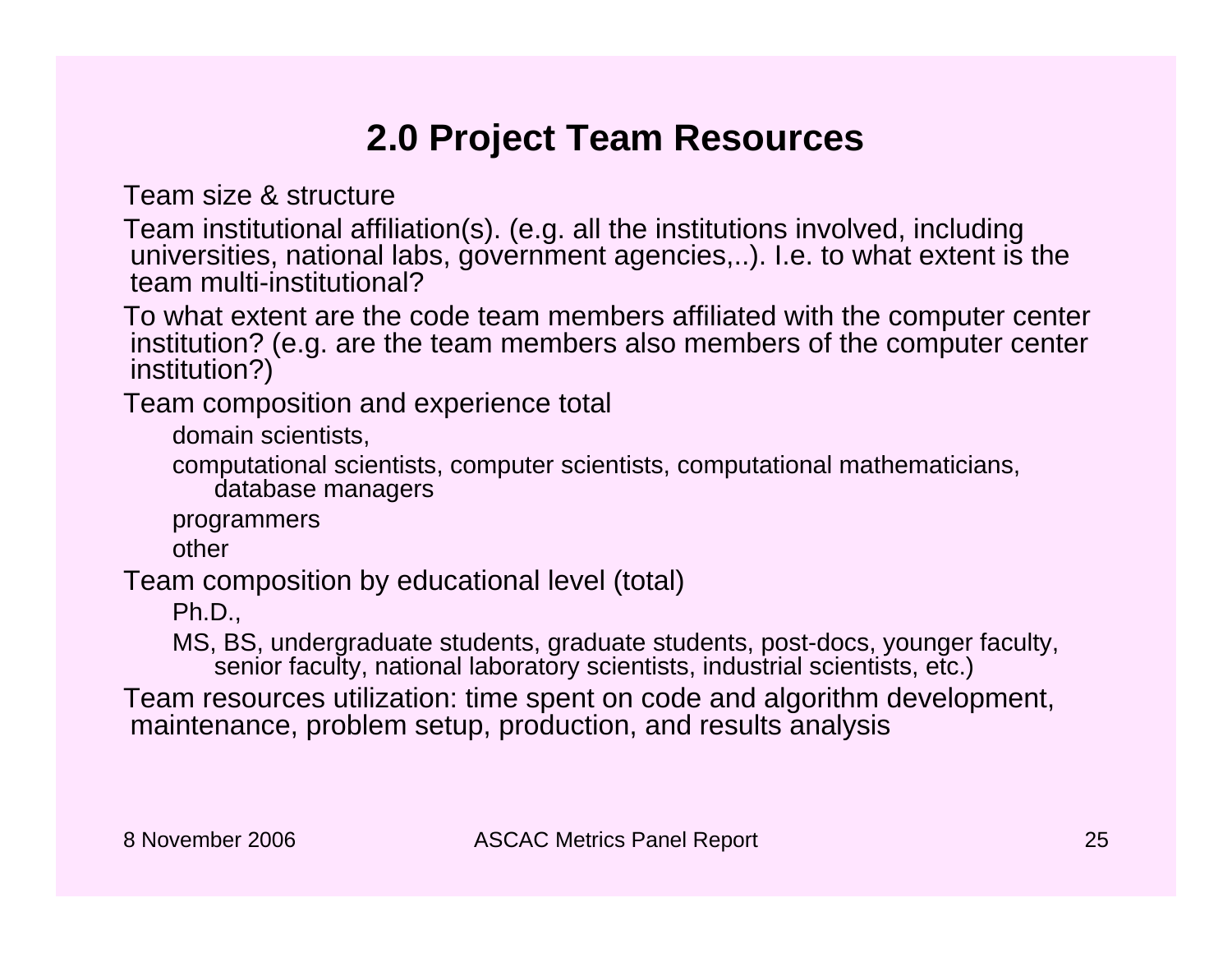#### **3.Project Code**

- •Problem Type (data analysis, data mining, simulation, experimental design, etc.)
- •Types of algorithms and computational mathematics
- •What platforms does your code routinely run on?
- • Code size (single lines of code, function points, etc.);
	- Code age and yearly growth.
- • Computer languages employed,
	- LOC/ language 1;,LOC/ language 2 LOC/ language 3
	- Structure of the codes (e.g. 250,000 SLOC Fortran-main code, 30,000 C++-problem set-up, 30,000 SLOC Python-steering, 10,000 SLOC PERL-run scripts,…)
- •What libraries are used? And What fraction of the codes does it represent?
- •Code Mix:

•

- To what extent does your team develop and use your own codes?
- Codes developed by others in the DOE and general scientific community?
- Commercial application codes provided by the center?
- What is the present parallel scalability on each of the computers the code operates on
	- Projected or maximum scalability
	- How is measured?
	- Is the code massively parallel?
- •What memory/processor ratio do your project require? (e.g. Gbytes/processor)
- • Parallelization model (e.g. MPI, OpenMP, Threads, UPC, Co-Array Fortran, etc.) E.g. Does your team use domain decomposition and if so what tools do you use?
- • What is the "efficiency" of the code
	- how is it measured?
- •What are the major bottlenecks for scaling your code?
- • What is the split between interactive and batch use?
	- Why, and is interactive more productive
- • What is the split between code development on the computer center computers and on computers at other institutions?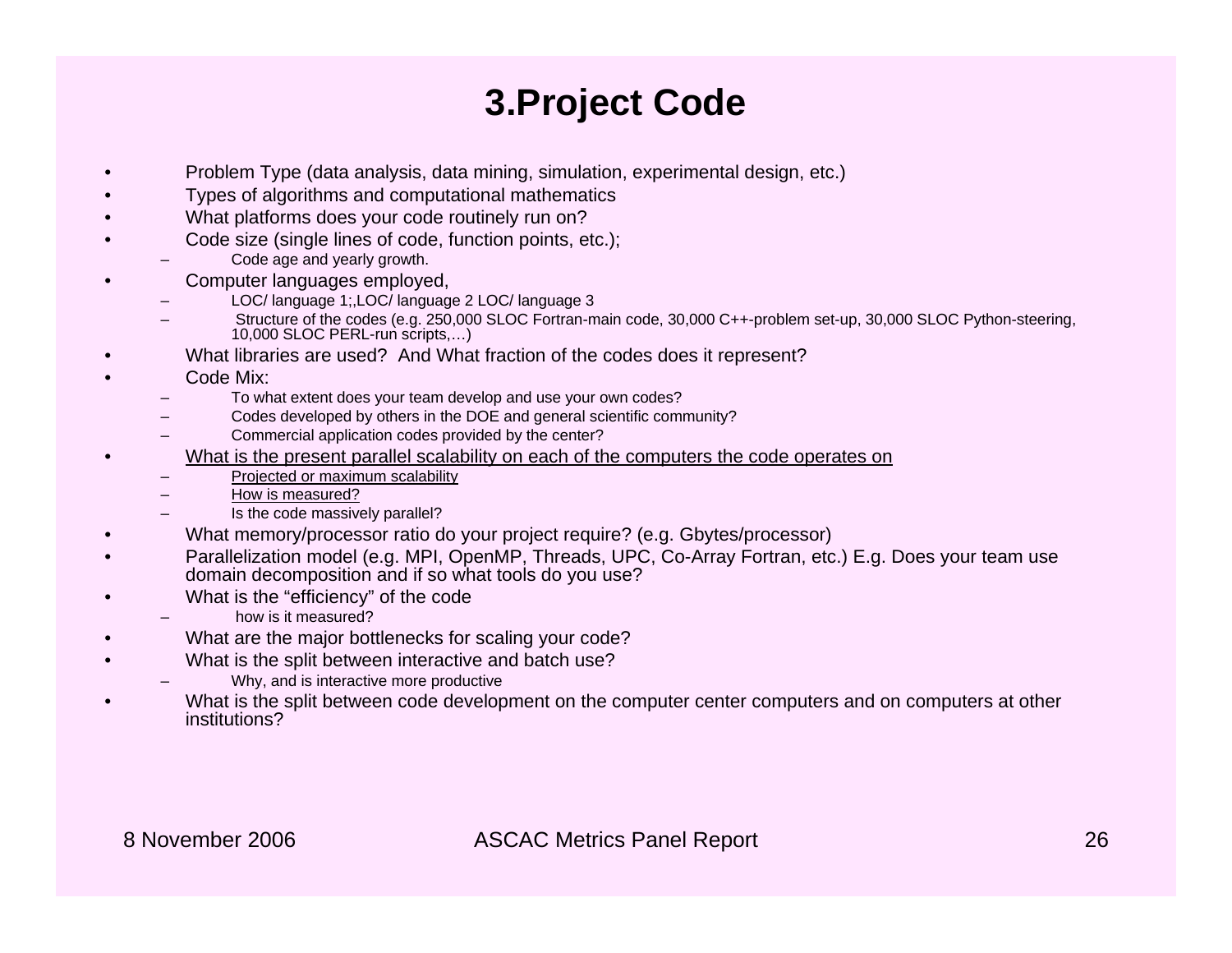#### 4.0 Project resources input from the centers

Plan with benchmarks & milestones

Steady state user of resources on a production basis per month

Processor number

Processor time

**Disk** 

Tertiary amount and rate of change

Annual use of resources

Processor time

Disk

Tertiary storage rate of change

Software provided by center

**Consulting** 

Direct project support as a team member

What is the size of their jobs in terms of memory, concurrency (processors), disk, and tertiary store?

What is the scalability of these codes

What is the wall-clock time for typical runs?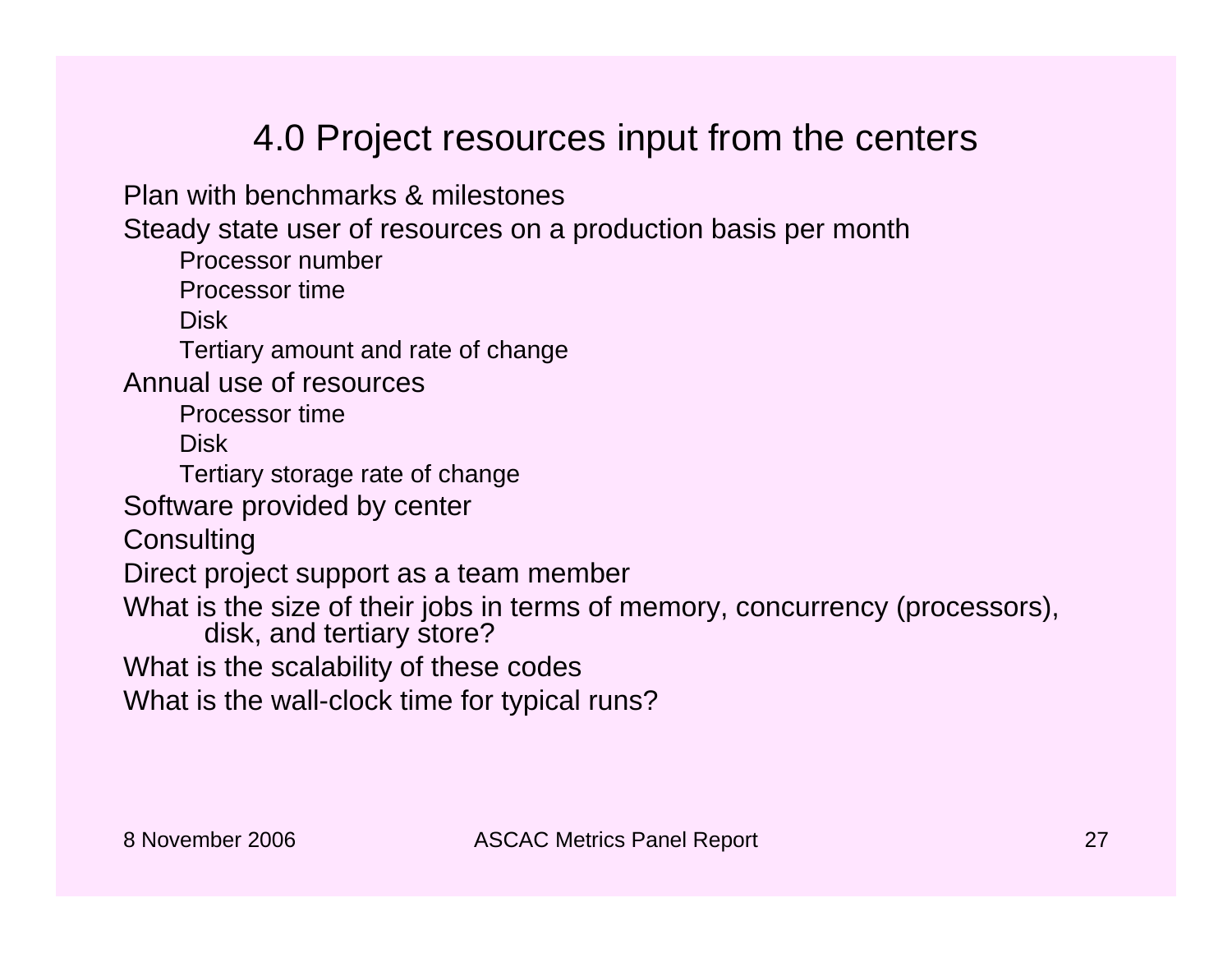#### 5.0 Software Engineering, Development, Verification and Validation Processes

- • Software development tools used (
	- –parallel development,
	- –debuggers,
	- –visualization,
	- –production management and steering
- • Software engineering practices. Please list the specific tools or processes used for
	- –configuration management,
	- –quality control,
	- –bug reporting an tracking,
	- –code reviews,
	- –project planning,
	- –project scheduling an tracking
- •What is your verification strategy?
- •What use do you make of regression tests?
- •What is your validation strategy?
- •What experimental facilities do you use for validation?
- •Does your project have adequate resources for validation?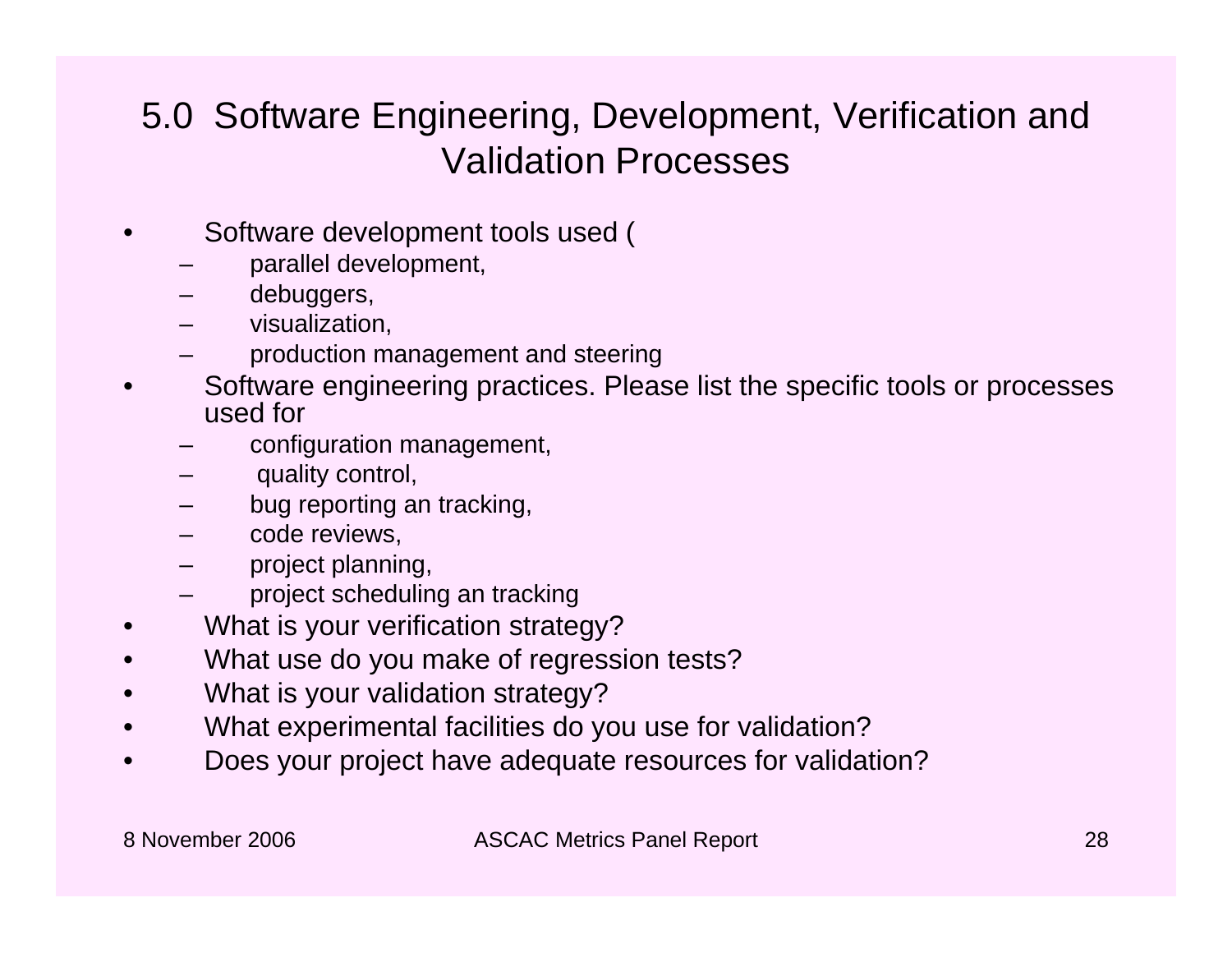5a. Project code productivity & scalability (Project-specific measures)

- Measures of experiment productivity and performance including scalability of runs
- Scaling limits including i/o, node memory size, interconnect b/w or latency, algorithm
- History of scaling
- Projected scalability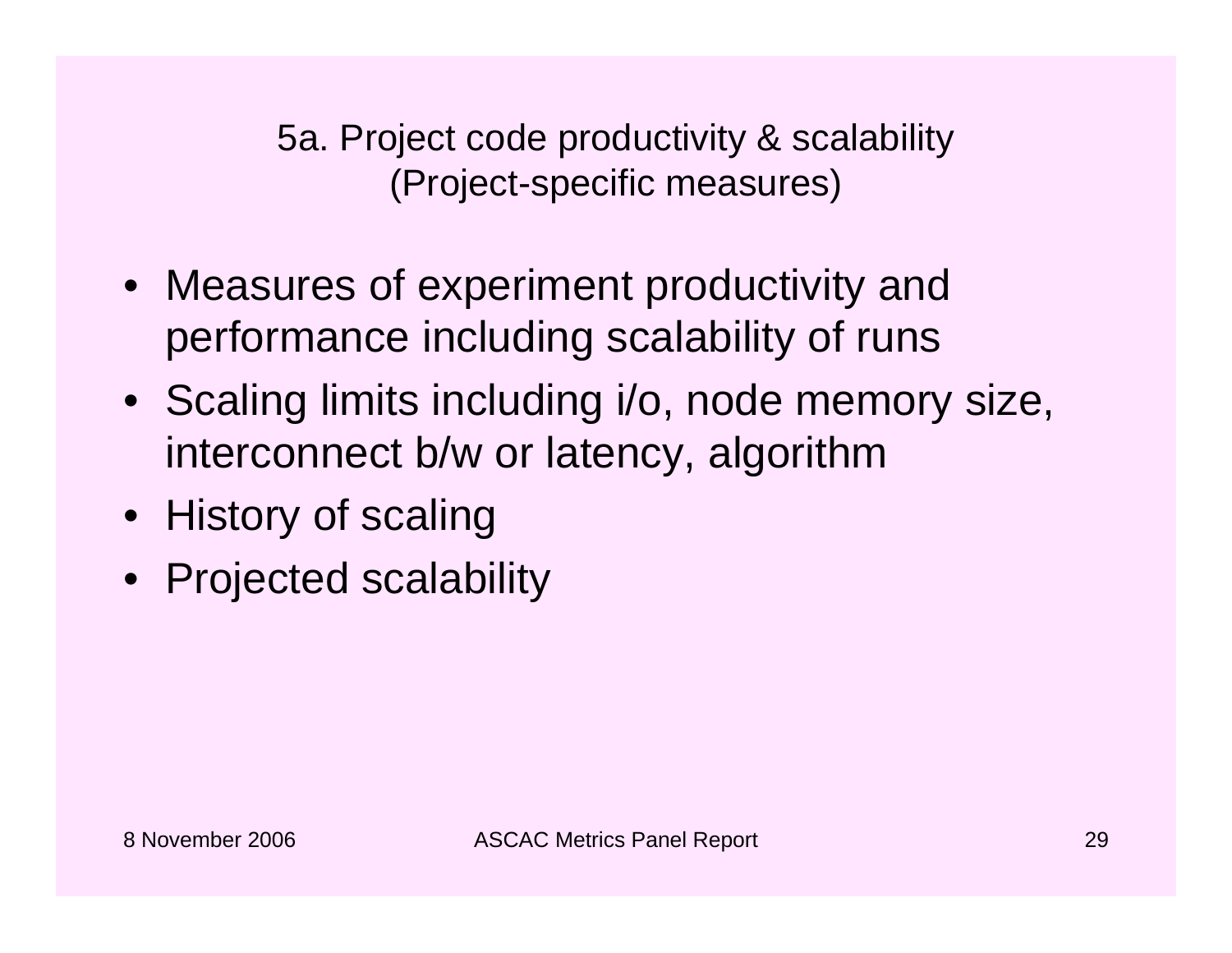## 6. Scientific | Engineering Output

#### **The scientific accomplishments 200x to present\*: The effect on the Office of Science programs\*:**

Publications/location:

Citations (last 5 years):

Dissertations?

Prizes and other honors?

Residual and supported, living datasets and/or databases that are accessed by a community? Size of the community?

Change in code capabilities and quality (t)

Code and/or data contributed to the centers

Code and/or data, results, contributed to the scientific and engineering community at large

Company spin-offs based on code or trained people and/or CRADAs

Corporation, extra-agency, etc. use

Production of scientists & computational scientists during 2001-2005 Production of trained software engineers during 2001-2005

\*Parts 3 & 4 of metrics approach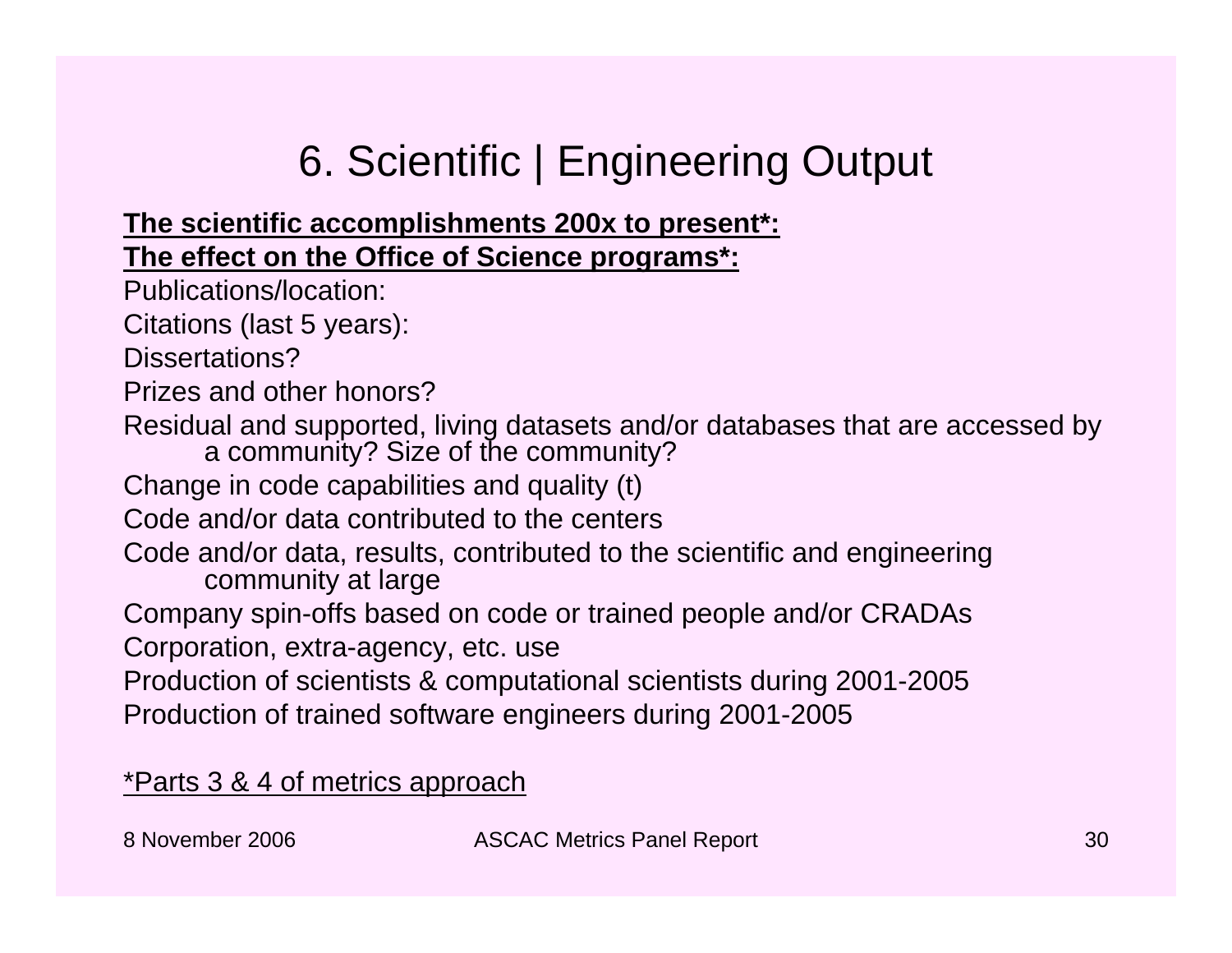Mathematics, Algorithms, and Code are all subject to "learning curves" courtesy, Jack Dongarra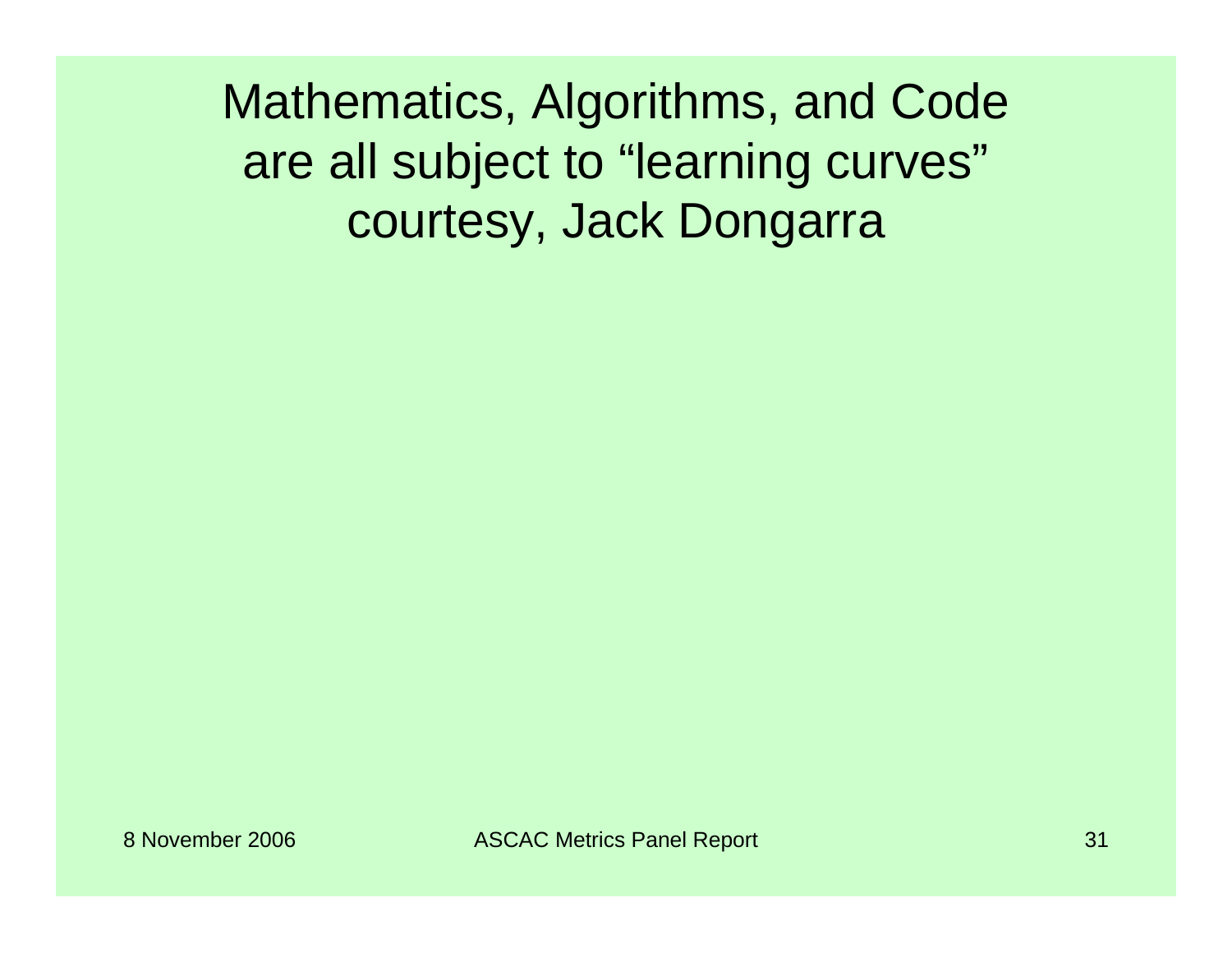### **Algorithms and Moore's Law**

- $\bullet$  This advance took place over a span of about 36 years, or 24 doubling times for Moore's Law
- $\bullet$ 2 $^{24}$ ≈16 million  $\Rightarrow$  the same as the factor from algorithms alone!

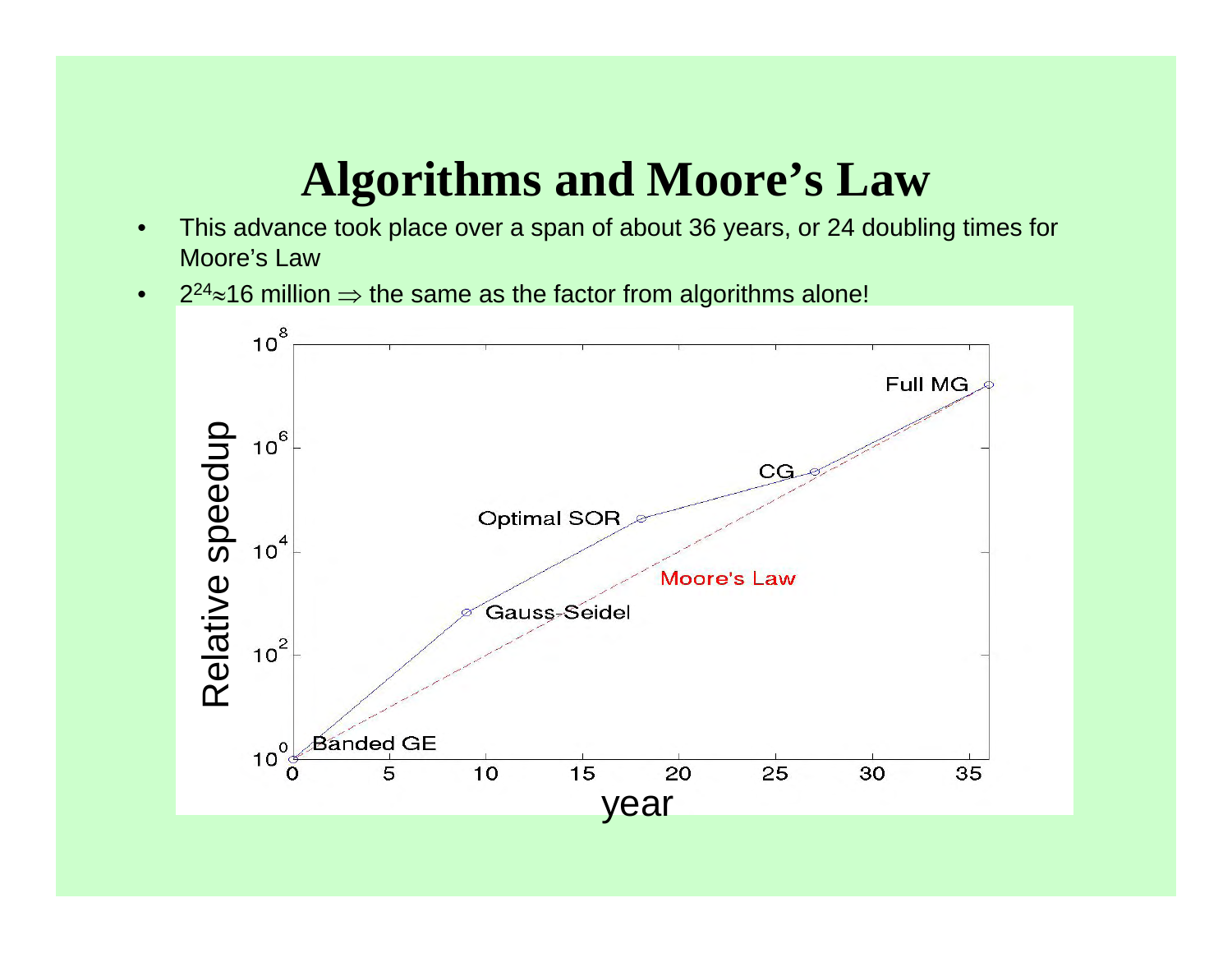#### "Moore's Law" for combustion simulations



Figure from SCaLeS report, Volume 2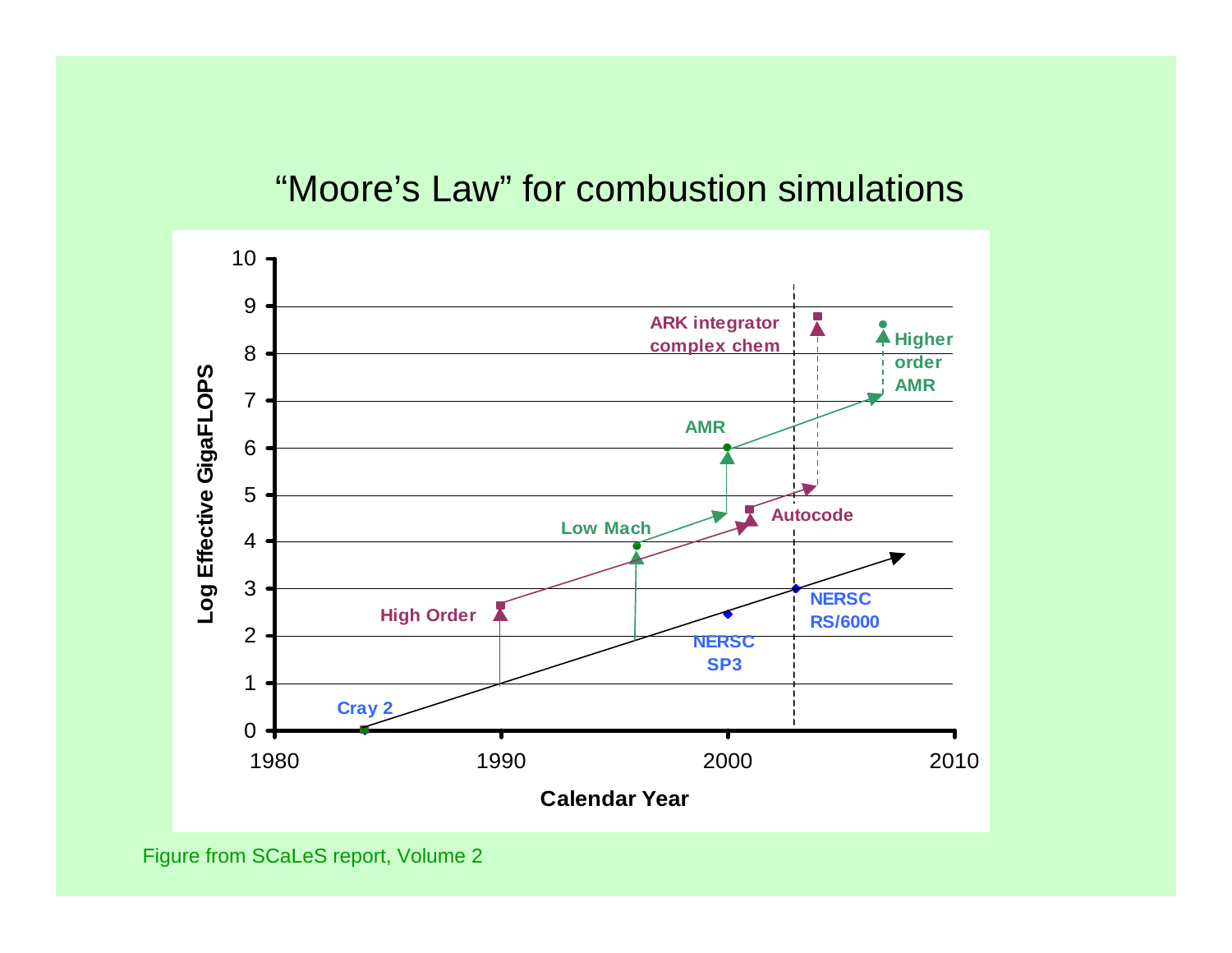#### "Moore's Law" for MHD simulations



"Semi-implicit":

All waves treated implicitly, but still stability-limited by transport

"Partially implicit":

Fastest waves filtered, but still stability-limited by slower waves

Figure from SCaLeS report, Volume 2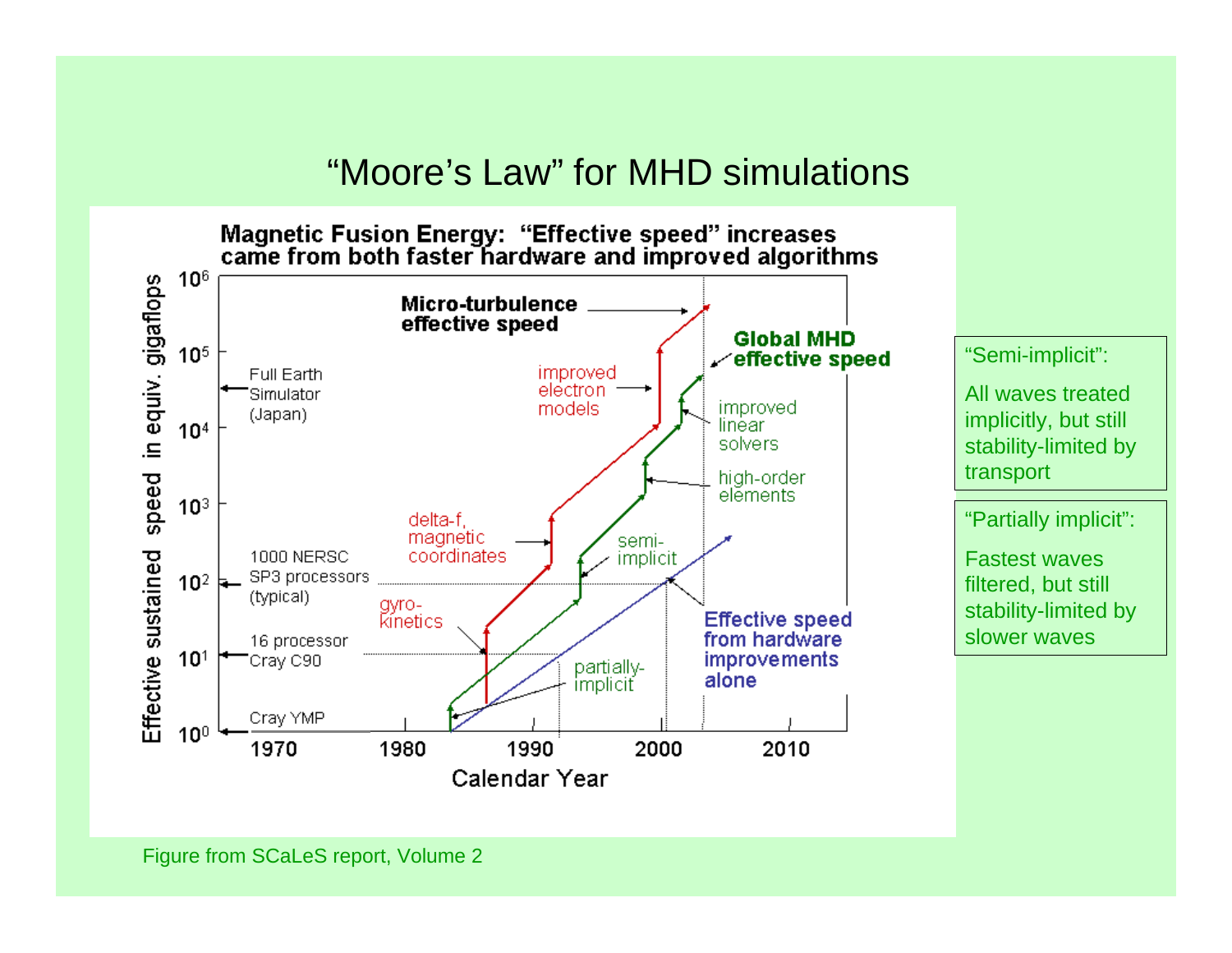#### Another Look at Iterative Refinement

- $\bullet$  On a Pentium; using SSE2, single precision can perform 4 floating point operations per cycle and in double precision 2 floating point operations per cycle.
- •In addition there is reduced memory traffic (factor on sp data)